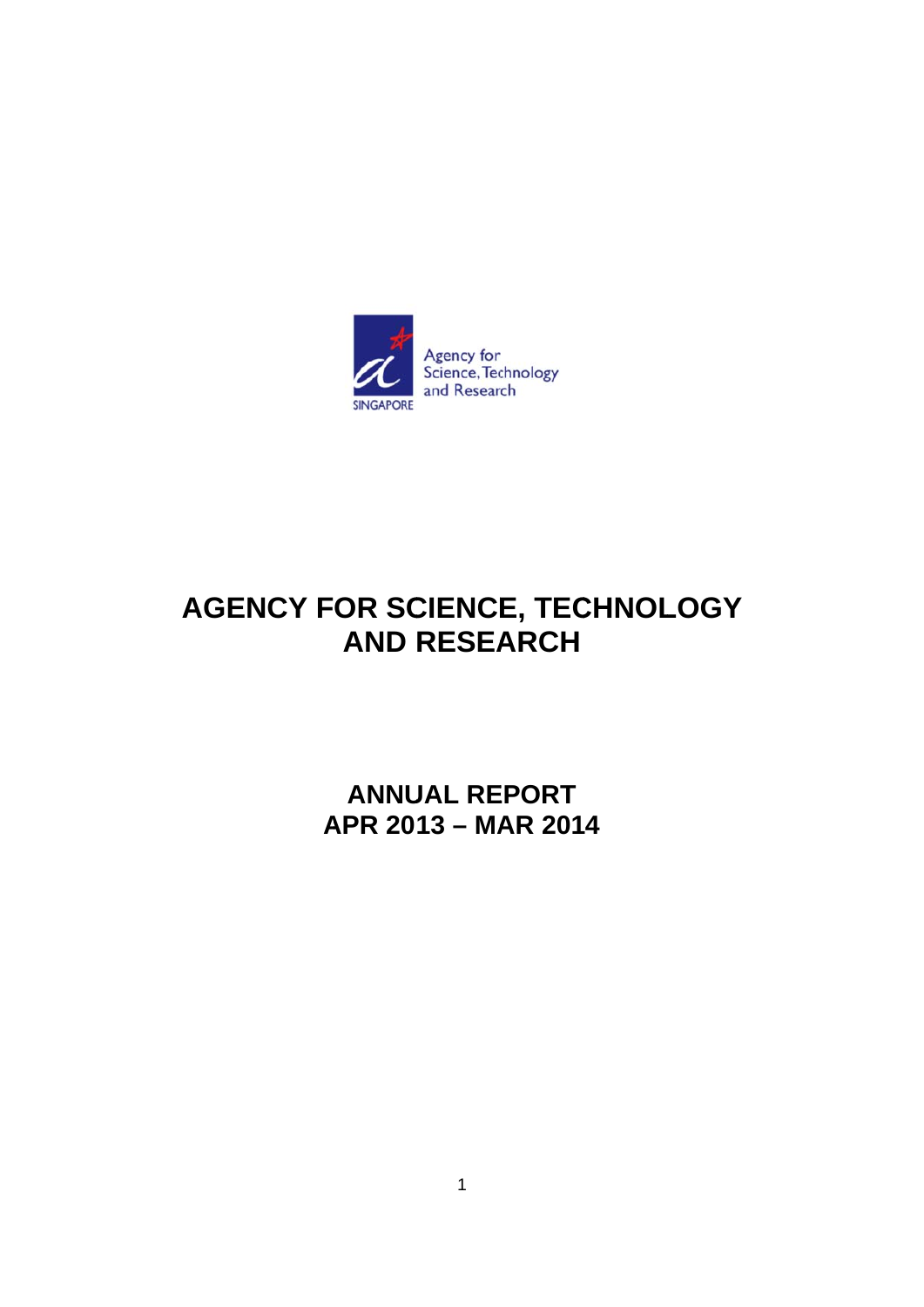# **AGENCY FOR SCIENCE, TECHNOLOGY AND RESEARCH**

## **ANNUAL REPORT FOR THE YEAR ENDED 31 MARCH 2014**

**In the opinion of the directors, the annual report of the Agency for Science, Technology and Research (A\*STAR) is drawn up so as to present fairly the state of affairs of A\*STAR as at 31 March 2014.** 

**On behalf of the Board of Directors,** 

2.U

Lim Chuan Poh Raj Thampuran Chairman Managing Director 31 Jul 2014 31 Jul 2014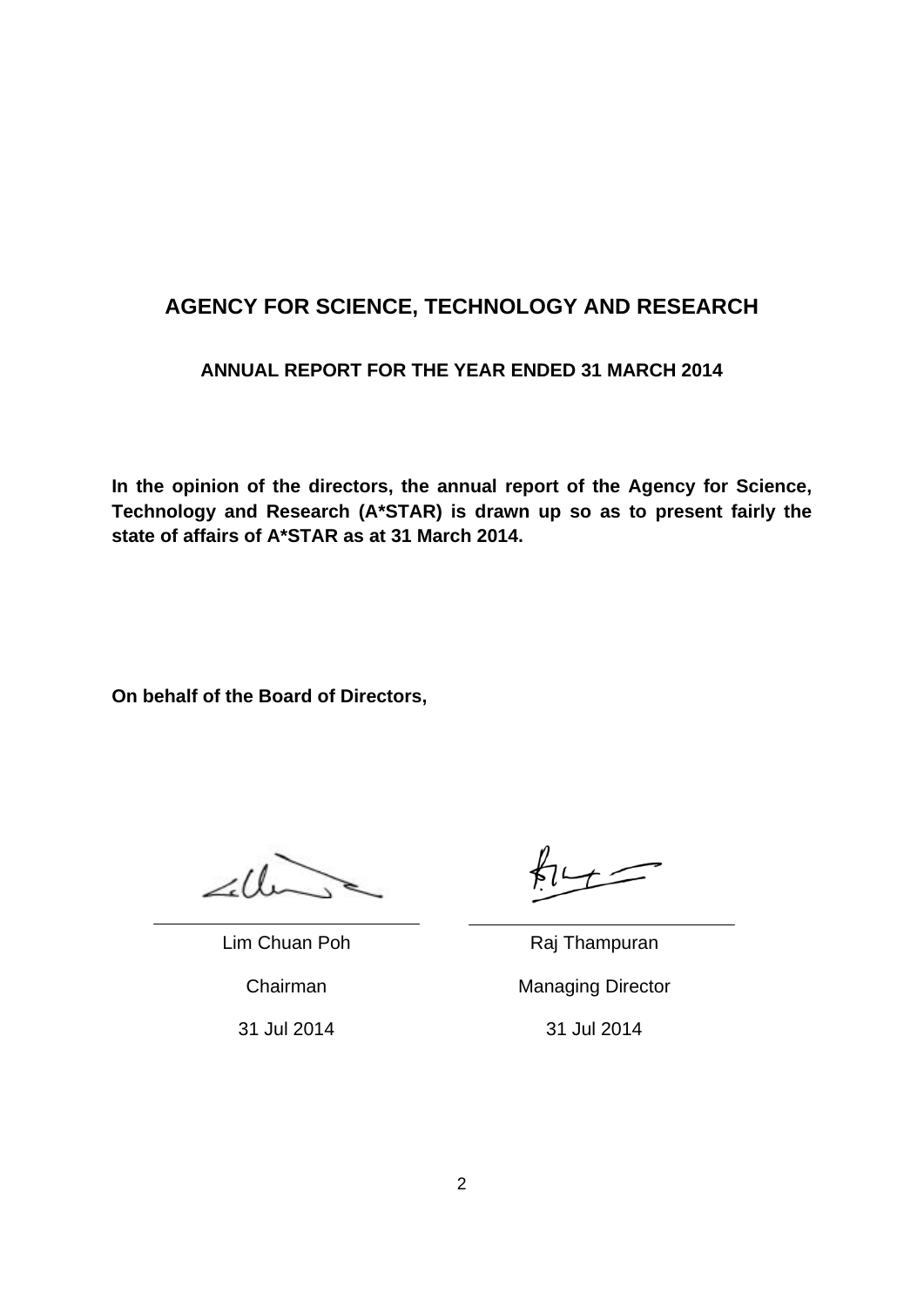## **ORGANISATION DETAILS**

Board Ms Emily Liew

**Secretary Director** 

Planning & Policy Department Agency for Science, Technology and Research

Address 1 Fusionopolis Way, #20-10 Connexis North Singapore 138632

Telephone 68266385

Fax 67771711

Email Emily\_Liew@a-star.edu.sg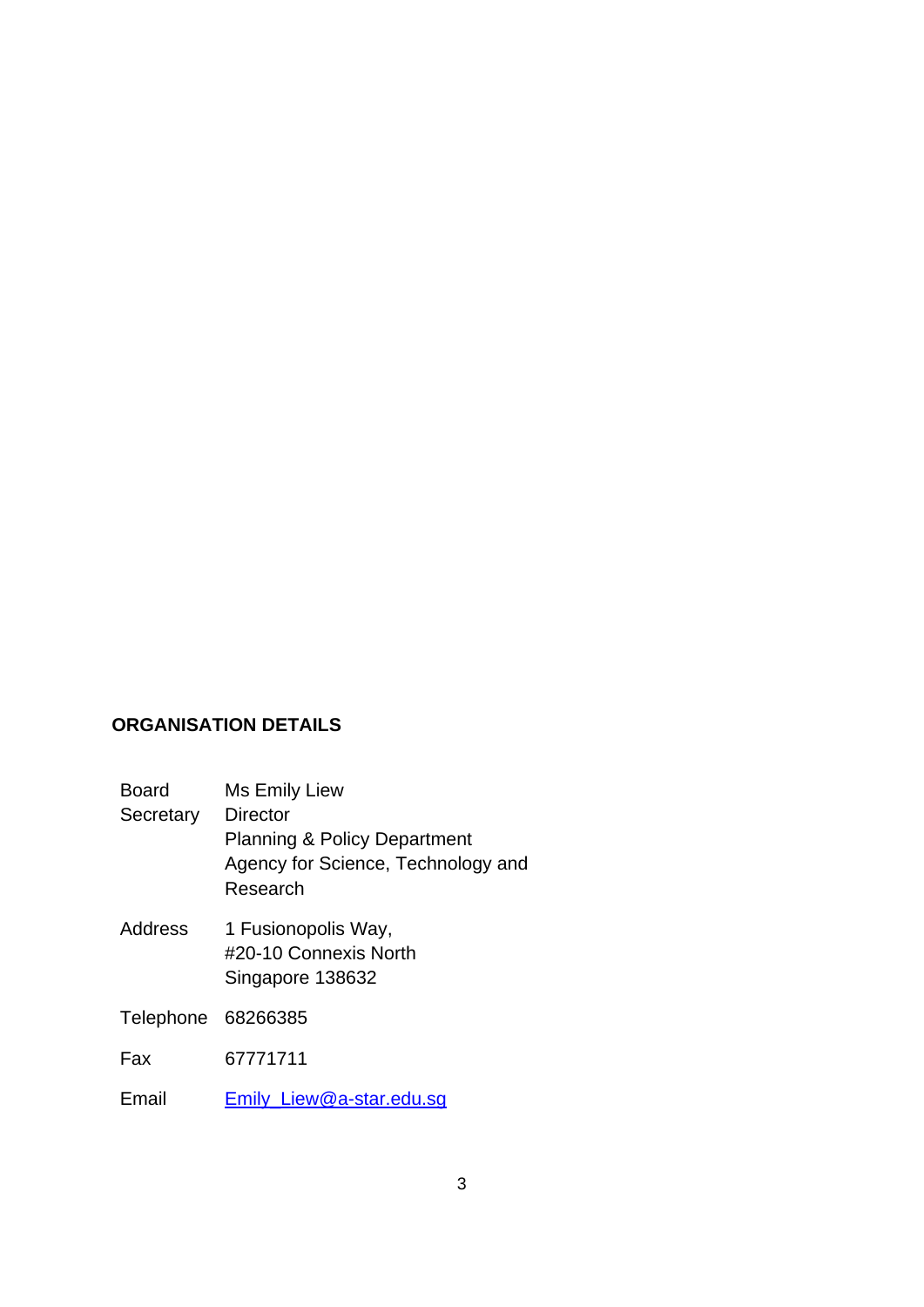# **Contents**

| Introduction to Agency for Science, Technology and Research (A*STAR) 5 |  |
|------------------------------------------------------------------------|--|
|                                                                        |  |
|                                                                        |  |
|                                                                        |  |
|                                                                        |  |
|                                                                        |  |
|                                                                        |  |
|                                                                        |  |
|                                                                        |  |
|                                                                        |  |
|                                                                        |  |
|                                                                        |  |
|                                                                        |  |
|                                                                        |  |
|                                                                        |  |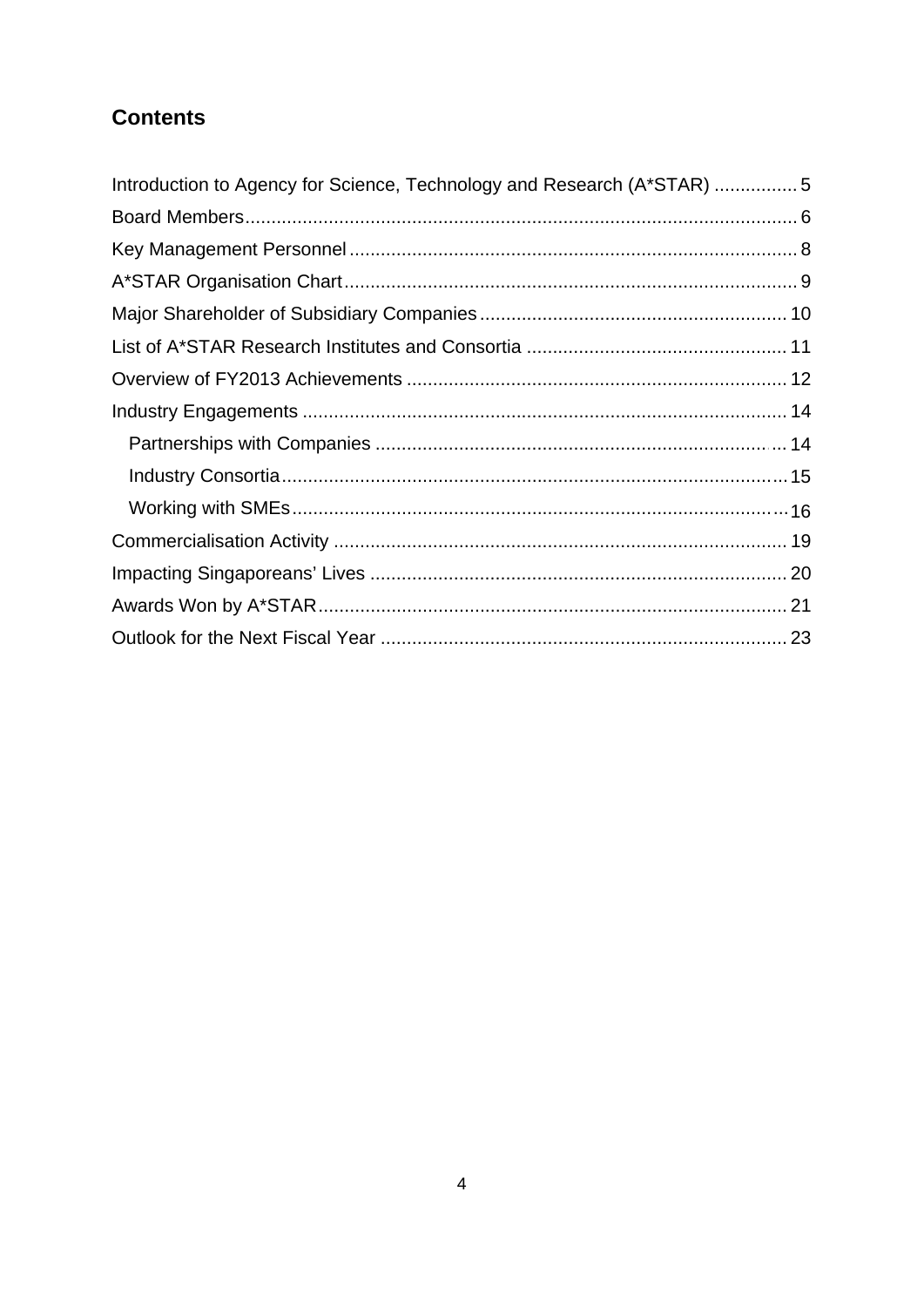# **Introduction to Agency for Science, Technology and Research (A\*STAR)**

The Agency for Science, Technology and Research (A\*STAR) is an economic agency responsible for spearheading mission-oriented research in Singapore. Tasked with **Creating an Innovation Economy,** A\*STAR fosters world-class scientific research and talent to create and capture new economic opportunities, improve the lives of Singaporeans and help establish Singapore as one of the most research intensive, innovative and entrepreneurial economies in the world.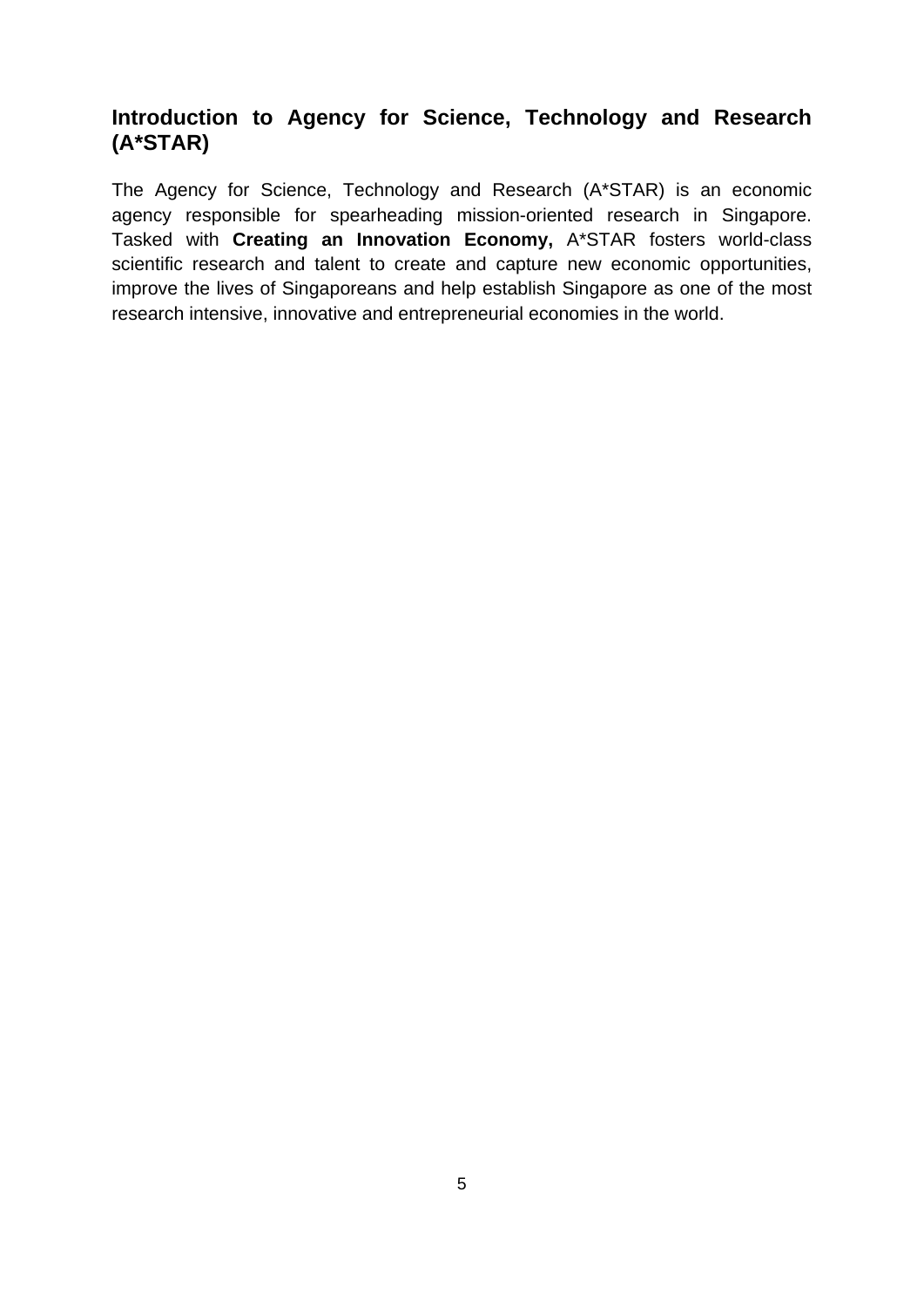# **Board Members**

| Chairman       | <b>Mr Lim Chuan Poh</b><br>Chairman, A*STAR                                                                                                                                                    |
|----------------|------------------------------------------------------------------------------------------------------------------------------------------------------------------------------------------------|
|                | Deputy Chairman Prof Tan Chorh Chuan<br>Deputy Chairman, A*STAR<br>President, National University of Singapore                                                                                 |
| <b>Members</b> | Prof Raj. Thampuran<br>Managing Director, A*STAR                                                                                                                                               |
|                | <b>Prof Bertil Andersson</b><br>President, Nanyang Technological University                                                                                                                    |
|                | <b>Prof Isaac Ben-Israel</b><br>Chairman, Israel Space Agency<br>Chairman, Israel National Council for R&D                                                                                     |
|                | <b>Mr Bruce Brown</b><br>Officer on Special Assignment, Procter & Gamble Company                                                                                                               |
|                | Dr William W. Chin<br><b>Executive Vice President, Science and Regulatory Affairs</b><br><b>Pharmaceutical Research and Manufacturers of America</b><br>(PhRMA)                                |
|                | <b>Prof Jonathan Knowles</b><br>Finnish Distinguished Professor,<br>Institute for Molecular Medicine Finland FIMM<br>Nordic EMBL Partnership for Molecular Medicine                            |
|                | <b>Mr Lam Yi Young</b><br>Deputy Secretary (Policy), Ministry of Education                                                                                                                     |
|                | Mr Ng Wai Choong<br>Deputy Secretary (Policy), Ministry of Finance                                                                                                                             |
|                | <b>Prof Sir Keith O'Nions</b><br>President & Rector, Imperial College                                                                                                                          |
|                | <b>Prof Sir John O'Reilly</b><br>Chairman, Science and Engineering Research Council, A*STAR<br>Director General for Knowledge and Innovation<br>Department for Business, Innovation and Skills |
|                | <b>Mr Ong Boon Hwee</b>                                                                                                                                                                        |

Chief Executive Officer Stewardship and Corporate Governance Centre (SCGC) *Wef 16 April 2014*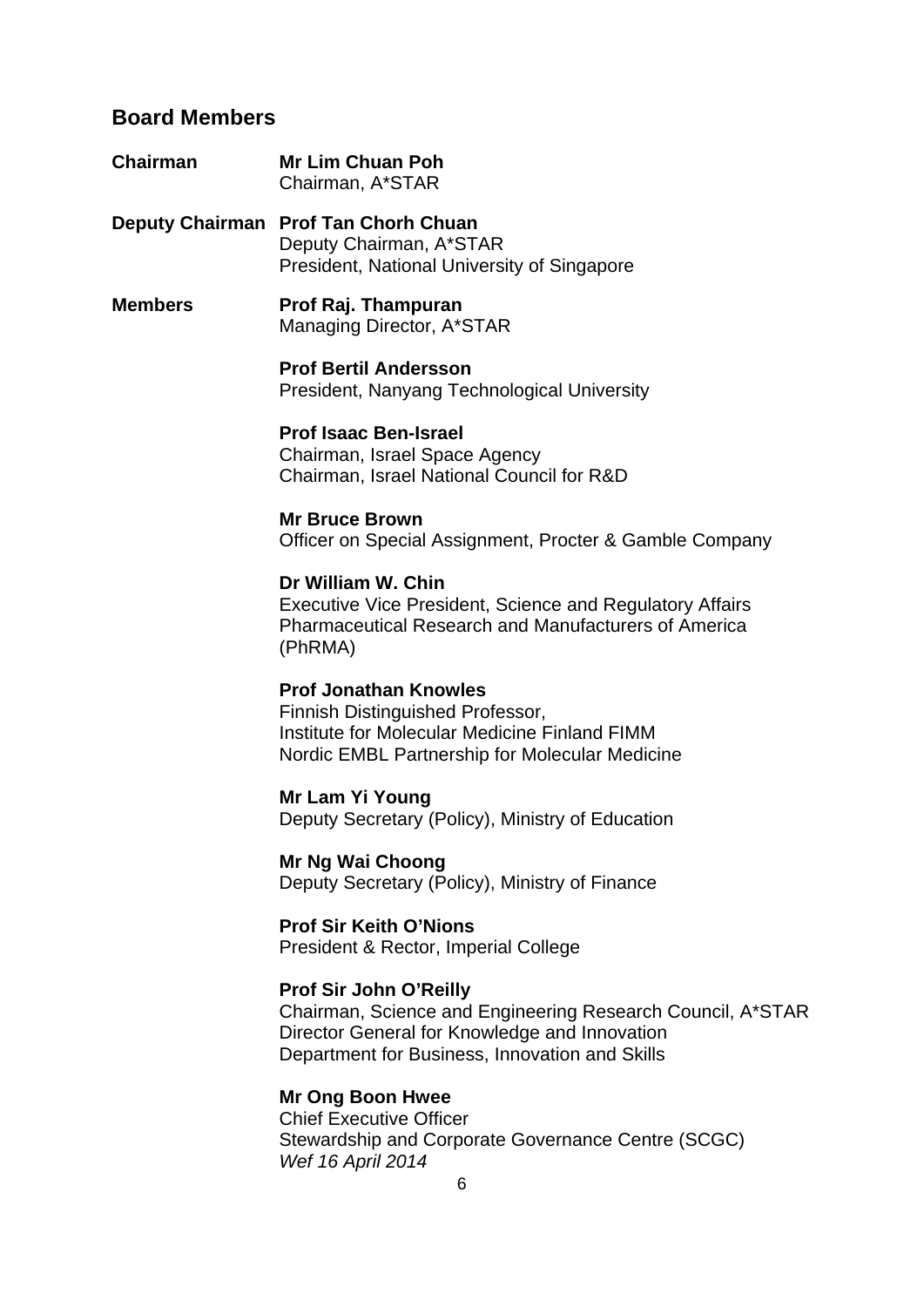#### **Mr Quek Tong Boon**

Chief Defence Scientist, Ministry of Defence

#### **Prof Sir George Radda**

Chairman, Biomedical Research Council, A\*STAR Emeritus Professor of Molecular Cardiology, University of Oxford

#### **Dr Sun Shih-Wei**

Vice Chairman, United Microelectronics Corporation

#### **Prof Tan Eng Chye**

Deputy President (Academic Affairs) and Provost, National University of Singapore

#### **Mr Tan Kok Kiong Andrew**

Deputy Secretary (Special Duties), Ministry of Transport

#### **Dr Patrick Vallance**

President, Pharmaceuticals R&D, GlaxoSmithKline

#### **Dr Tadataka Yamada**

Chief Medical & Scientific Officer (CMSO), Executive Vice President & Board Member, Takeda Pharmaceuticals

#### **Mr Yeoh Keat Chuan**

Managing Director, Economic Development Board

One board member, Mr Ng Cher Pong, Deputy Secretary (Policy), Ministry of Education, relinquished his ex-officio appointment on the Board on 31 October 2013. Mr Lam Yi Young has since taken over with effect from 1 March 2014.

We thank Mr Ng for his service to the A\*STAR Board.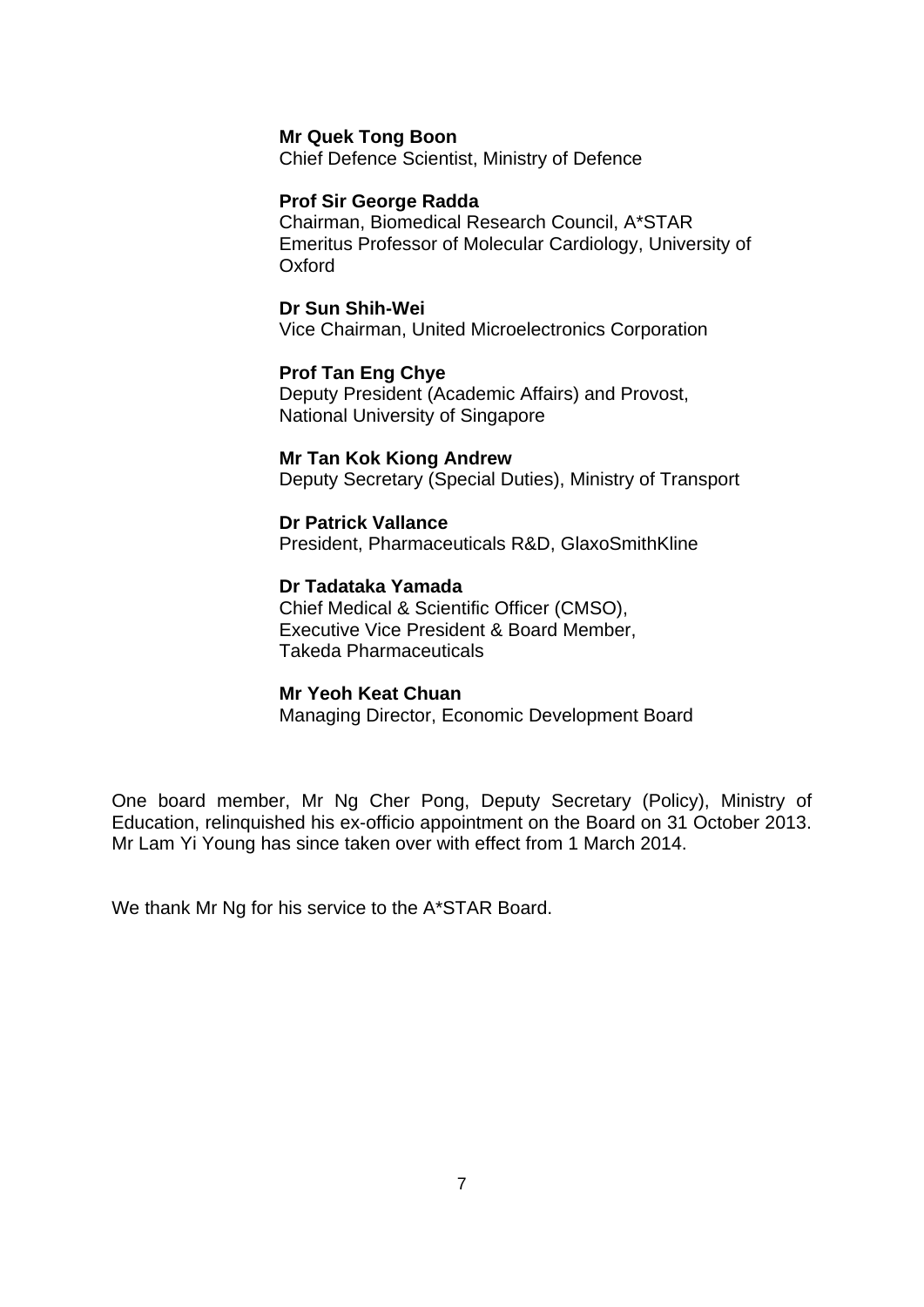# **Key Management Personnel**

| <b>Chairman, A*STAR</b>                                                                | Mr Lim Chuan Poh           |
|----------------------------------------------------------------------------------------|----------------------------|
| <b>Deputy Chairman, A*STAR</b>                                                         | Prof Tan Chorh Chuan       |
| <b>Managing Director, A*STAR</b>                                                       | Prof Raj. Thampuran        |
| <b>Scientific Advisor to A*STAR Chairman</b>                                           | Dr Sydney Brenner          |
| <b>Chairman, Biomedical Research Council</b><br>(BMRC)                                 | Prof Sir George Radda      |
| <b>Chairman, Science and Engineering</b><br><b>Research Council (SERC)</b>             | Prof Sir John O'Reilly     |
| <b>Chief Scientist, A*STAR</b>                                                         | <b>Prof Sir David Lane</b> |
| <b>Deputy Managing Director (Corporate &amp;</b><br>Legal), A*STAR and General-Counsel | Mr Suresh Sachi            |
| Deputy Chairman, Translational and Clinical<br><b>Sciences (BMRC)</b>                  | <b>Prof Edward Holmes</b>  |
| <b>Executive Director, Biomedical Research</b><br><b>Council, A*STAR</b>               | Dr Benjamin Seet           |
| <b>Executive Director, Science and Engineering</b><br><b>Research Council, A*STAR</b>  | Dr Tan Geok Leng           |
| <b>Chief Executive, Exploit Technologies Pte</b><br>Ltd (ETPL), A*STAR                 | Mr Philip Lim              |
| <b>Executive Director, A*STAR Graduate</b><br><b>Academy, A*STAR</b>                   | <b>Prof Alfred Huan</b>    |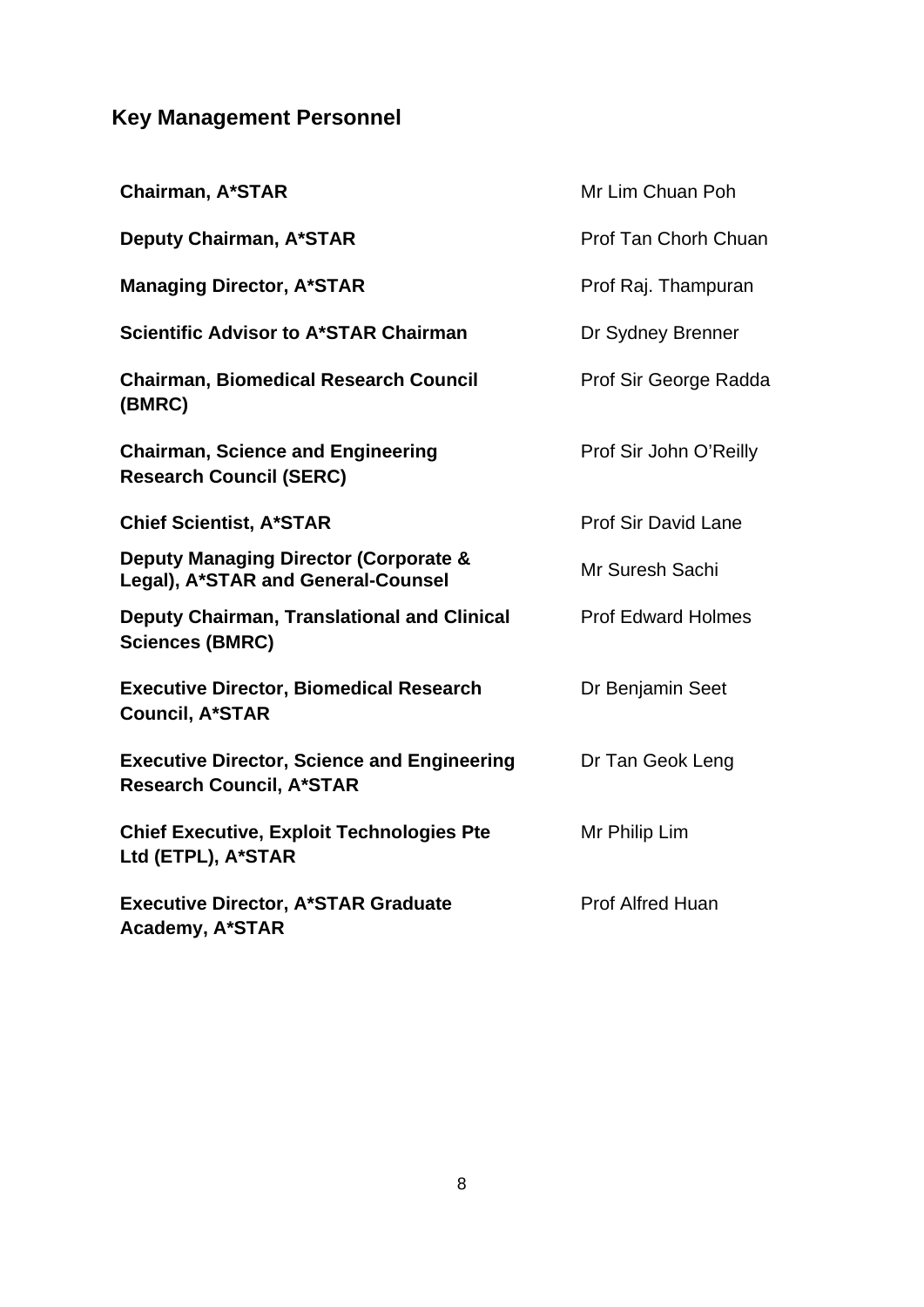# **A\*STAR Organisation Chart**



Updated as at 1 July 2014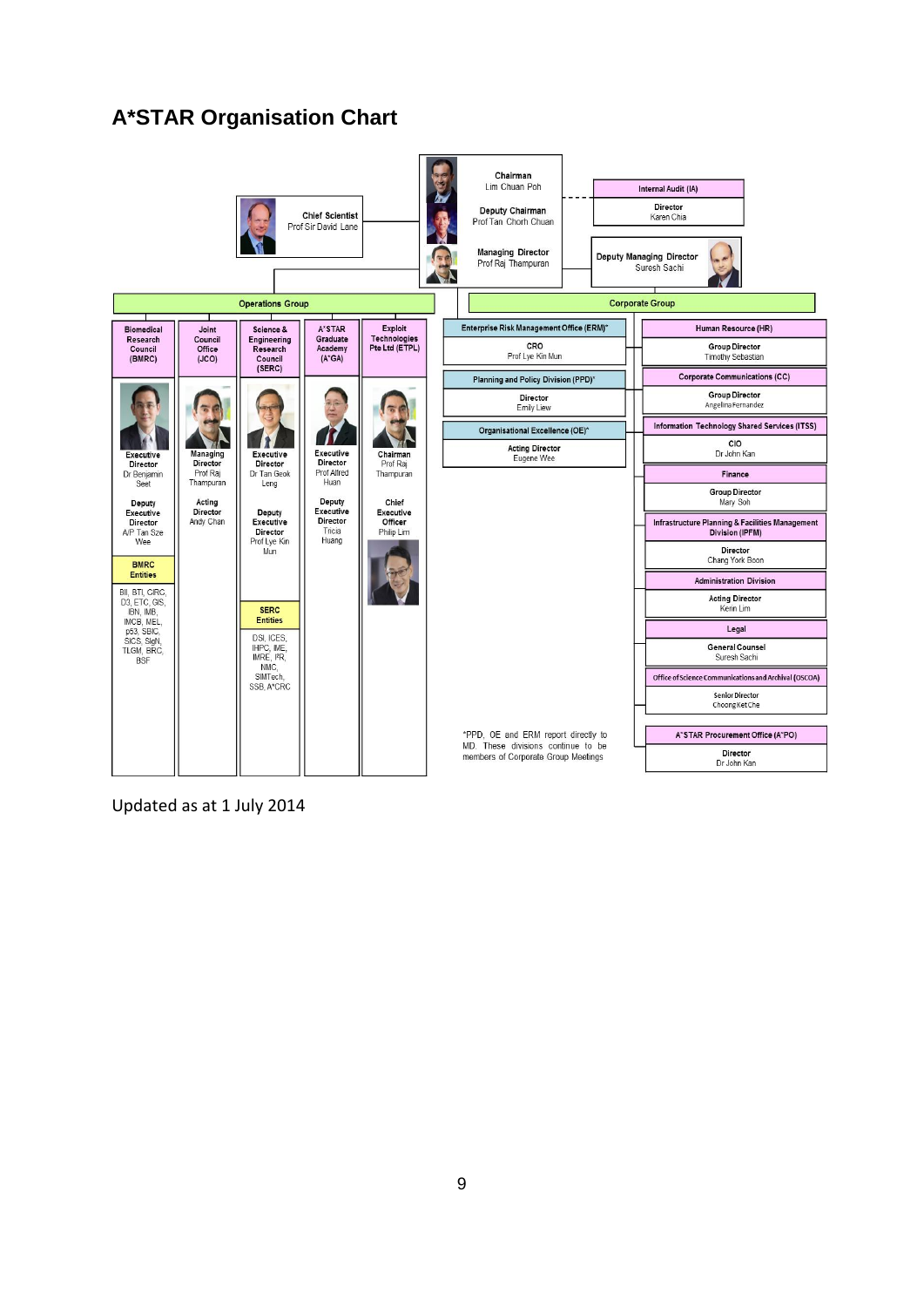## **Major Shareholder of Subsidiary Companies**

| Name of subsidiary company: | <b>Exploit Technologies Pte Ltd</b> |
|-----------------------------|-------------------------------------|
| % shareholdings in company: | 100%                                |

## **Exploit Technologies Pte Ltd (ETPL)**

ETPL is the technology transfer arm of the Agency for Science, Technology and Research (A\*STAR), Singapore's lead agency for fostering world-class scientific research and talent. A\*STAR oversees 18 biomedical sciences, physical sciences and engineering research institutes and consortia. As a one-stop resource, ETPL supports A\*STAR in transforming the economy through driving innovation and commercializing its research outcomes.

ETPL enhances the research output of A\*STAR scientists by translating their inventions into marketable products or processes. Through shaping and facilitating licensing deals and spin-offs, ETPL actively engages industry leaders and players to commercialise A\*STAR's technologies and apply them to building ecosystems that benefit business, industry and economy.

For more information, please visit http://etpl.sg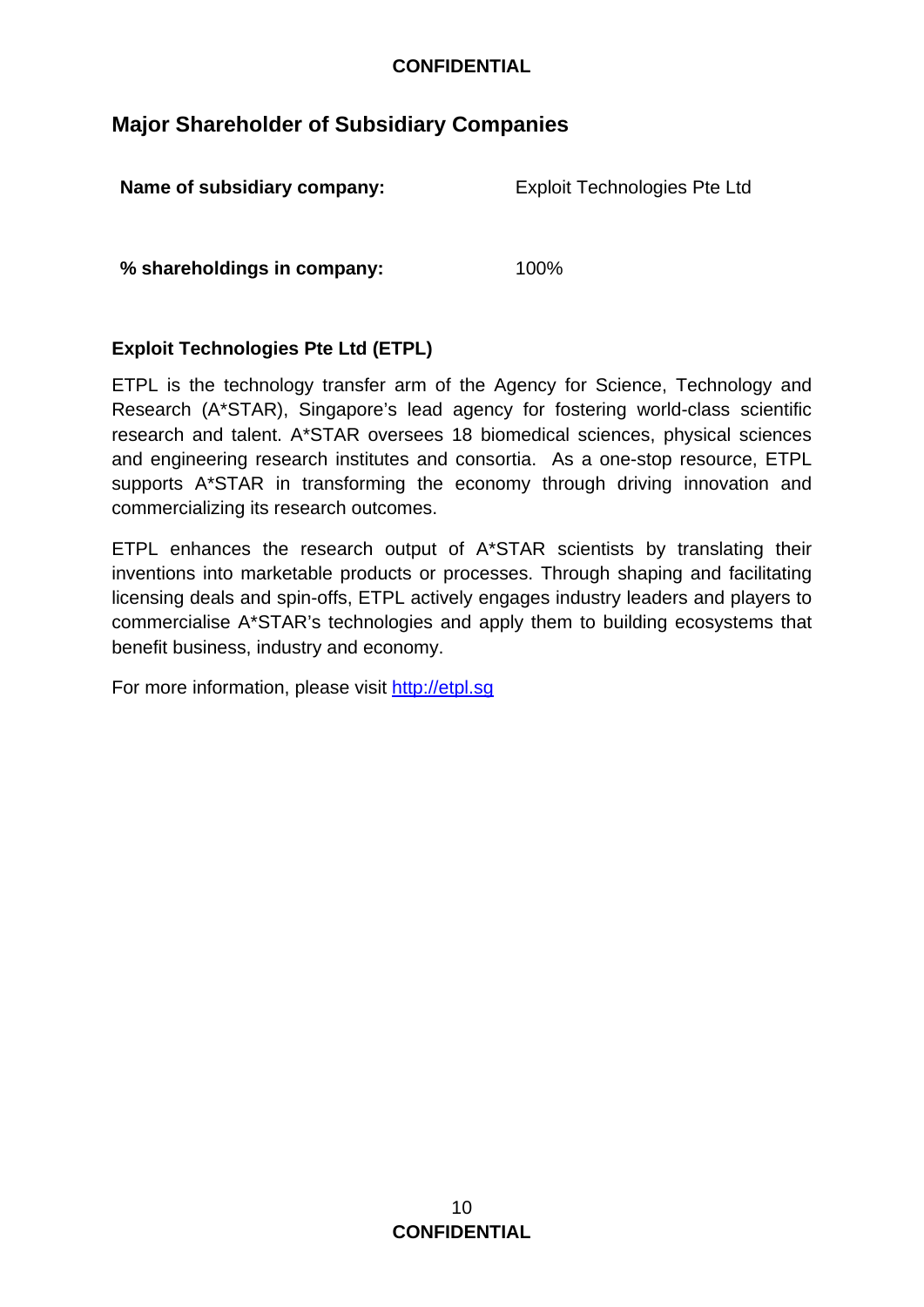# **List of A\*STAR Research Institutes and Consortia**

A\*STAR has 18 research institutes and consortia, spanning a broad range of research areas from the biomedical sciences, to the physical sciences and engineering.

## **Biomedical Research Institutes and Consortia**

Bioinformatics Institute (BII) Bioprocessing Technology Institute (BTI) Experimental Therapeutics Centre – Drug Development and Discovery (ETC-D3) Genome Institute of Singapore (GIS) Institute of Bioengineering and Nanotechnology (IBN) Institute of Medical Biology (IMB) Institute of Molecular and Cell Biology (IMCB) Singapore Bioimaging Consortium – Clinical Imaging Research Centre (SBIC-CIRC) Singapore Institute for Clinical Sciences (SICS) Singapore Immunology Network (SIgN)

## **Science and Engineering Research Institutes and Consortia**

Data Storage Institute (DSI) Institute of Chemical and Engineering Sciences (ICES) Institute of High Performance Computing (IHPC) Institute for Infocomm Research  $(I^2R)$ Institute of Materials Research and Engineering (IMRE) Institute of Microelectronics (IME) National Metrology Centre (NMC) Singapore Institute of Manufacturing Technology (SIMTech)

## **Staff Strength in A\*STAR**

The total strength of the A\*STAR community, including scientists and researchers, technical and non-technical staff, and industry development and commercialisation staff was 5,330 as at 31 March 2014.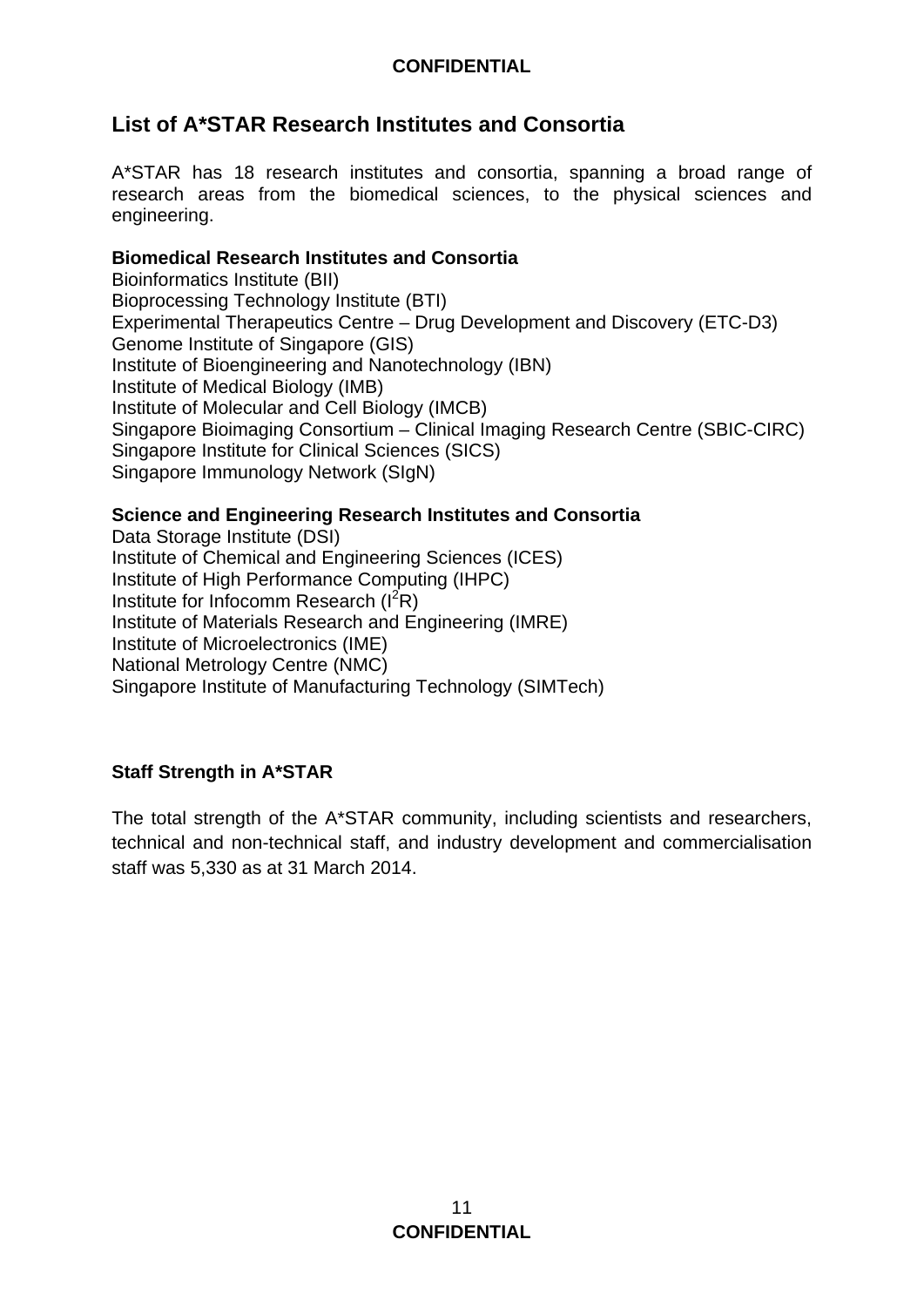## **Overview of FY2013 Achievements**

1. Singapore's R&D landscape has grown considerably since A\*STAR was formed in 2001. In 2012, Singapore's gross expenditure on R&D was S\$7.2 billion and R&D products contributed over S\$21.3 billion to the economy. The number of Research, Scientists and Engineers (RSEs) employed has doubled from 15,000 in 2002 to 30,000 in 2012, as investments in R&D continue to create high-value jobs in Singapore.The growing stature of our research efforts is also reflected in Singapore's performance in innovation reports. Singapore was ranked 7th in INSEAD's 2014 Global Innovation Index, and was the most productive in Asia-Pacific for the publication of research articles on the Nature Publishing Index 2013.

2. Beyond the rankings, A\*STAR has been pursuing its mission with success. A\*STAR RIs have continued to forge significant public-private partnerships across a range of industries including partnerships with Nestle S.A., Lloyd's Register, L'Oreal, Coca-Cola and DBS Bank, as well as expanding R&D collaborations with companies such as Applied Materials and P&G. From 1 Apr 2011 to 31 March 2014, A\*STAR has undertaken more than 4,500 industry projects which catalysed more than S\$600 million in industry R&D investments in Singapore.

3. We have achieved greater commercialisation outcomes and have already matched the achievements of the last five-year tranche in licensing (510 licences with an RICV value of \$250 million from 1 Apr 2011 to 31 Mar 2014). Start-ups harnessing A\*STAR technologies are also gaining international recognition. For example, VeriStem Technologies (BTI) won the Biospectrum APAC Emerging Coy of the Year Award 2013, and EyeFly3D  $(I^2R)$  won the ASEAN Outstanding Engineering Achievement 2013.

4. 2013 also marked a significant year for Biopolis. Biopolis commemorated its  $10<sup>th</sup>$  anniversary on 16 Oct 2013 in a ceremony graced by President Tony Tan, Chairman A\*STAR, Chairman EDB and Chairman JTC. Through the past 10 years, Biopolis has been a catalyst of Singapore's BMS Initiative and a symbol of Singapore's commitment to anchor BMS as the fourth pillar Singapore's economy. A\*STAR continues to leverage on the infrastructure at Biopolis, which allows research institutes to benefit from the colocation of private companies with on-going collaboration across different fields of biomedical research.



5. On talent, A\*STAR has a vibrant, dynamic and cosmopolitan community of more than 5,300 staff from 59 different countries. Of the more than 4,100 researchers, engineers and technical support staff, 54% are PhDs, of which 38% are Singaporeans. This year, within the scientific community, Prof Boris Luk'yanchuk (DSI), Prof Jackie Ying (IBN), Prof Li Haizhou (I<sup>2</sup>R), Dr Patrick Tan (GIS), and Dr Desmond Heng (ICES), among others, have won prestigious scientific awards. We are starting to see our young scientists excelling and winning recognition on the global stage, thereby auguring well for the future of research in Singapore. Dr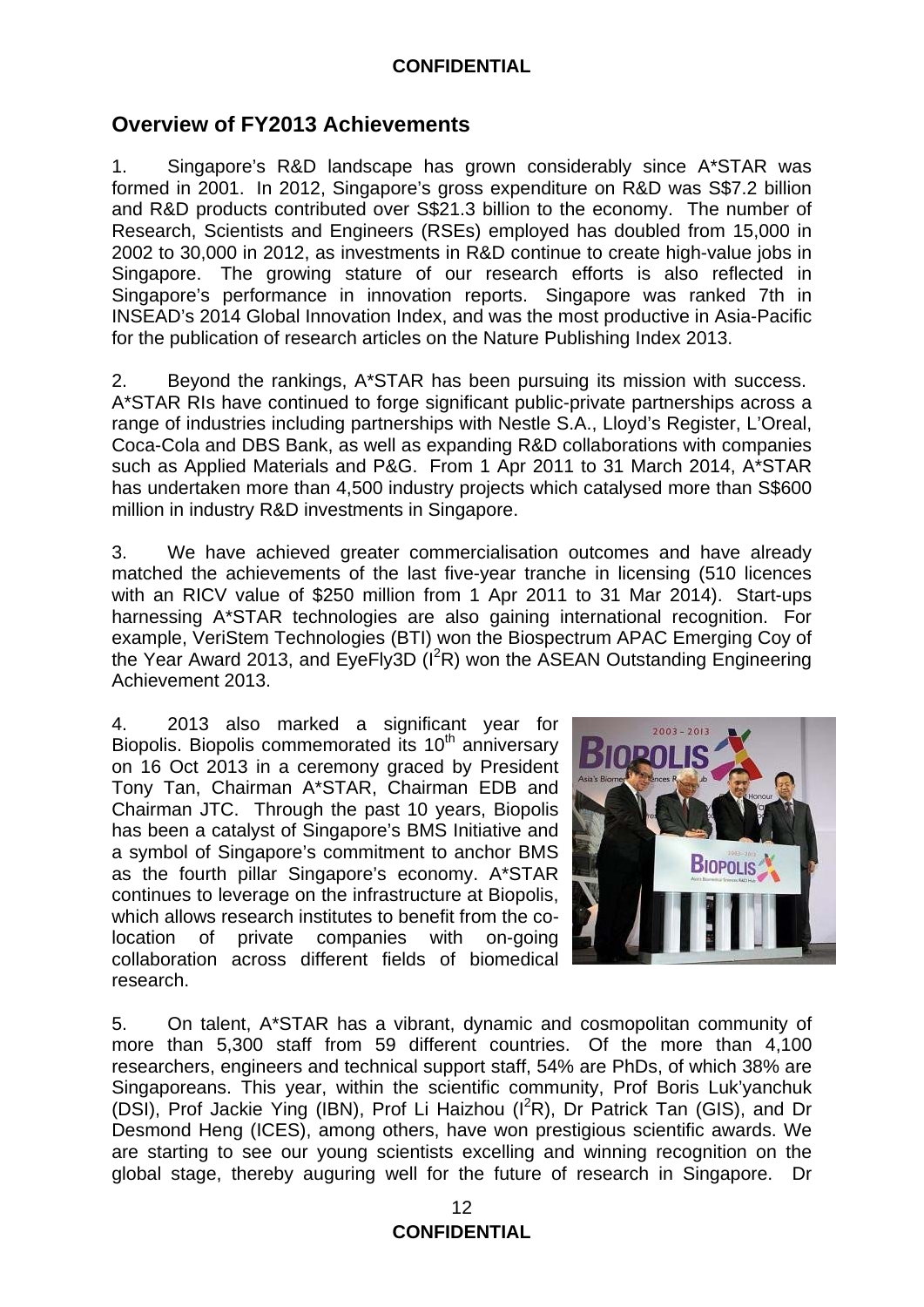Patrick Tan (GIS) and Dr Florent Ginhoux (SIgN) were among early-career researchers who were recognised internationally for their scientific contributions.

6. A\*STAR had a productive year in 2013. We are well on track to achieving our Key Performance Indicators (KPIs) into the third year of the Research, Innovation and Enterprise (RIE) 2015 tranche. In a number of KPIs, we have already surpassed the 5-year target.

| <b>Category</b>                             | <b>RIE 2015 KPIs</b>                                                                        | <b>FY2013</b><br><b>Achievement</b><br><b>Cumulative</b><br>(% achieved) | <b>RIE2015</b><br><b>Target</b> |
|---------------------------------------------|---------------------------------------------------------------------------------------------|--------------------------------------------------------------------------|---------------------------------|
| <b>Public</b><br>R&D                        | Industry funding received (\$mil)                                                           | \$171 mil<br>(67%)                                                       | \$255 mil                       |
|                                             | No. of industry projects                                                                    | 4486<br>(272%)                                                           | 1,651                           |
|                                             | No. of Translational and Clinical Research<br>(TCR) projects                                | 178<br>(76%)                                                             | 234                             |
|                                             | IAF Industry R&D spending (\$mil)                                                           | \$620 mil<br>(124%)                                                      | \$500 mil                       |
|                                             | IAF Industry projects                                                                       | 177<br>(236%)                                                            | 75                              |
| <b>Innovation</b><br>&<br><b>Enterprise</b> | No. of RSEs from RIs seconded to industry<br>(GET-Up only)                                  | 183<br>(67%)                                                             | 275                             |
|                                             | No. of licenses (overall)                                                                   | 510<br>(194%)                                                            | 263                             |
|                                             | No. of licenses or spin-offs arising from<br>completed Gap Funded projects                  | 167<br>(167%)                                                            | 100                             |
| <b>Talent</b>                               | No. of PhD postgraduates trained or being<br>trained by the RIE2015 talent budget           | 497<br>(64%)                                                             | 780                             |
|                                             | No. of PhD postgraduates who work in<br>Singapore upon graduation                           | Lag KPIs. Data will<br>only be provided                                  | 399                             |
|                                             | No. of PhD postgraduates who work in<br>Singapore within a 5-year window upon<br>graduation | towards the end of<br>the RIE2015<br>tranche.                            | 399                             |

7. KPI achievements for FY2013 are summarised below.

*Information as at 31 March 2014, rounded to the nearest whole number*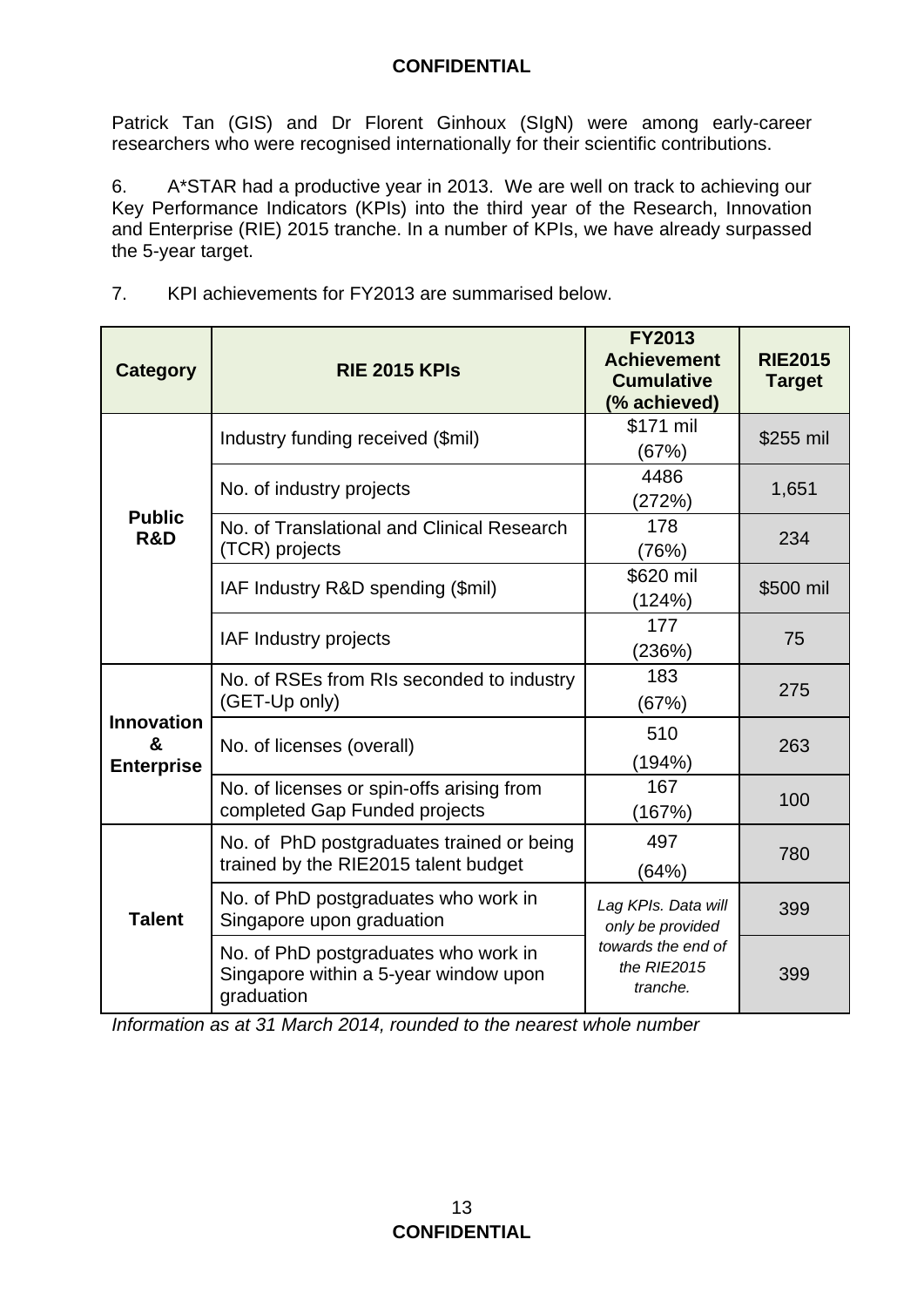# **Industry Engagements**

## **Partnerships with Companies**

In FY2013, A\*STAR made strides in forging strategic partnerships with many 8. companies that have brought in significant investments into Singapore and created high-value jobs. Notable industry deals include:

Procter & Gamble (P&G). DPM Tharman officially opened the Singapore Innovation Centre (SqlC) on 28 Mar 2014. The new \$250 mil centre, employing 500 people, is the largest private research facility in Singapore and it will house research for hair, skin, home care and personal health and grooming products. P&G has also signed a \$60 mil Master Research Collaboration Agreement (MRCA) with A\*STAR. There are also ongoing discussion to expand the MRCA to include other public sector organizations such as NTU, NUH and NUS.

Nestlé S.A. A\*STAR signed a 3-year Framework Research Agreement with Nestlé S.A. on 22 Jan 2014. The umbrella agreement that involves the participation of all 18 A\*STAR research institutes will allow opportunities for collaboration with Nestlé's affiliates globally. It will foster collaborations in the area of packaged food and beverages, food ingredients, nutrition, food manufacturing processes, food science and



technology, and biotransformation. This partnership has generated global interest, with local and international media releases from Bloomberg, Reuters, NASDAQ and others. Nestlé has also set-up a scouting office in Biopolis to tap on A\*STAR's research expertise.

Lloyd's Register. Lloyd's Register has established world-class a Group Technology Centre (GTC) in Singapore to deliver innovation and solutions to the energy and maritime sectors. **The** capabilities and resources of the new centre will be scaled up over five years to enable Lloyd's Register and A\*STAR to pursue mutually identified projects under



the new research agreement. Investment in this new centre is expected to reach US\$35 million, and it will employ up to 150 full-time engineers, researchers and doctoral students.

The Coca-Cola Company. A three-year agreement for a joint collaboration funding programme for research was signed between The Coca-Cola Company (TCCC) and A\*STAR on 18 Feb 2014. Under this agreement, both A\*STAR and TCCC will coinvest US\$2 mil each (i.e. US\$4 mil in cash in total) to fund research projects that may involve any of A\*STAR's RIs. The partnership may explore research collaboration in areas such as packaging, analytics, materials, simulation, and nutrition. As one of Coca-Cola's external partners, A\*STAR will complement Coca-Cola's existing R&D centres in Asia. The partnership with A\*STAR will tap onto both parties' expertise in a range of advanced technologies and research fields that will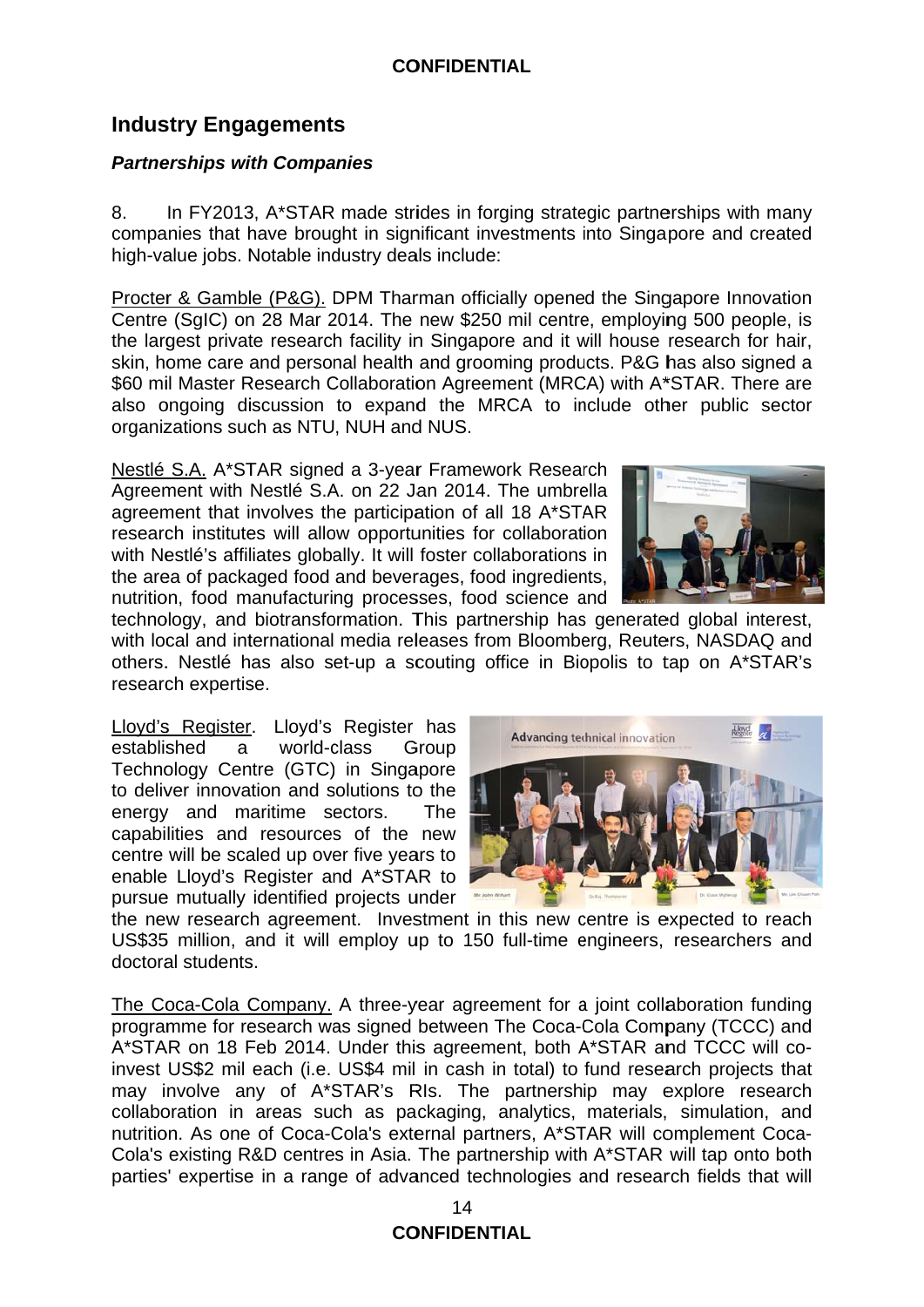help Coca-Cola to optimise its production processes, as well as gain new insights into consumer needs and preferences. By providing opportunities for researchers at A\*STAR to embark on collaborations with Coca-Cola's R&D centres globally, this partnership will also boost A\*STAR's research activities in food and nutrition research.

GlaxoSmithKline. ICES and GSK signed a five-year strategic agreement to develop new evidence based formulations (EBFs) specifically for emerging markets. EBFs are medicines which are reformulated to provide additional patient benefit. ICES has a long standing relationship with GSK since 2003, and the development of EBFs will further strengthen the relationship between both parties. The collaboration will enhance ICES' technical expertise and know-how in drug product formulation, analytical techniques, development and scale up. It will build a pool of local expertise in specialised formulation for pharmaceutical development in Singapore.

Rolls Royce. SIMTech signed an RCA with Rolls Royce to study the architecture of adaptive robotic polishing and deburring capabilities, involving the use of force control functions coupled with non-contact inspection technique. This project advances the technology readiness of this process and prepares the technology transfer back to supply chain units.

Arkray. In Mar 2013, IBN finalised an MOU to establish an R&D partnership with Arkray, the world's largest independent in vitro diagnostics (IVD) company (10thlargest including other non-independent IVD businesses). Under the MOU, Arkray will establish a new R&D centre in Biopolis (colocated with IBN), which will hire 21 research staff over five years and represent a projected total investment of S\$8.6 mil.



This lab-in-RI arrangement facilitates Arkray's R&D centre operations, as well as access to research expertise and support on specific projects currently under discussion.

#### *Industry Consortia*

Aerospace Programme. The A\*STAR Aerospace Programme is currently in its 6th cycle and the research consortium has a total of 16 members. The consortium drives innovation critical to the development of Singapore's aerospace industry. Precompetitive research carried out through the consortium builds Singapore's mindshare with leading aerospace original equipment manufacturers (OEM) and enhances Singapore's standing as a global aviation hub. This strengthens Singapore's value proposition for aerospace engineering, manufacturing, and MRO (Maintenance, Repair and Overhaul) activities.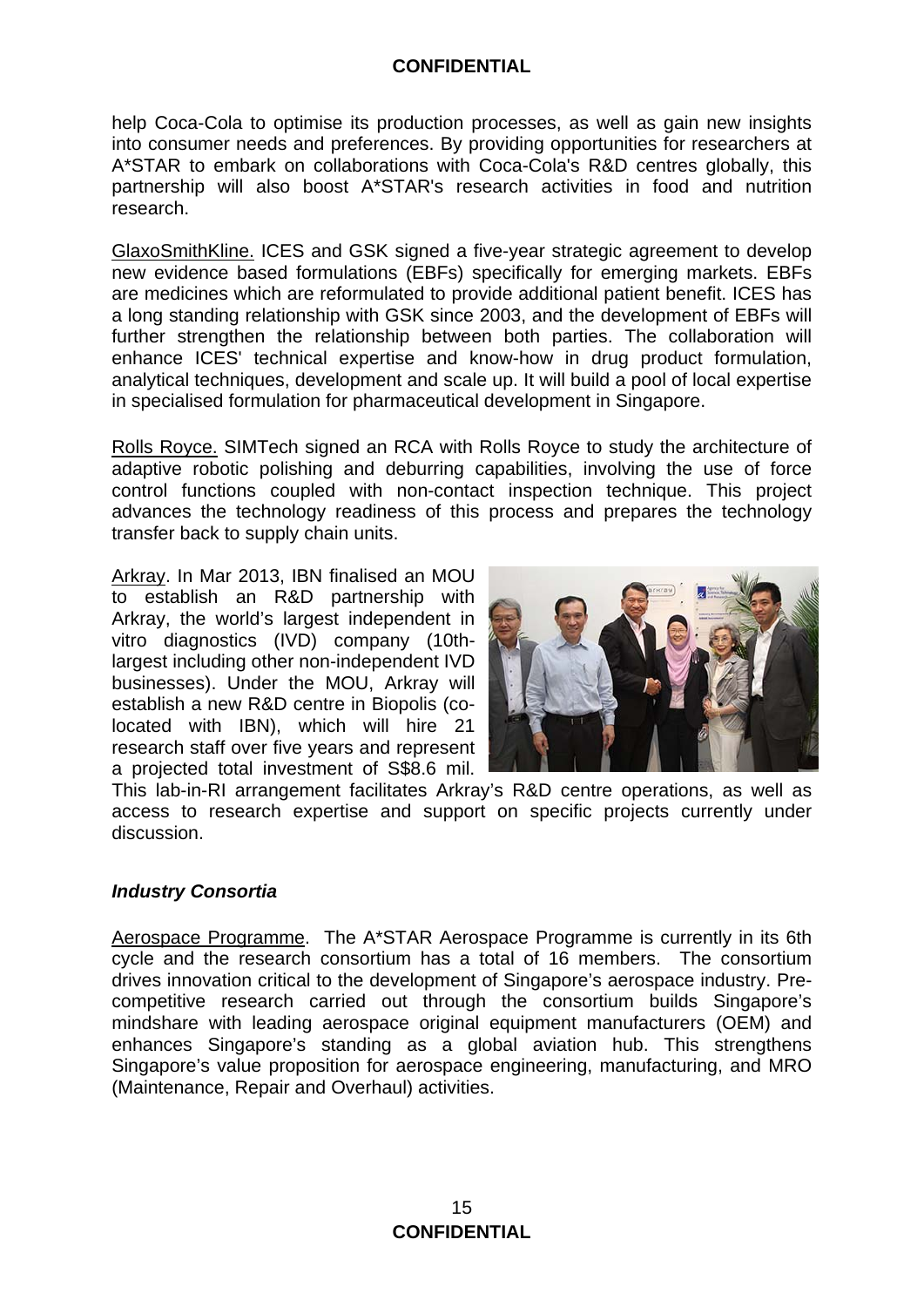Nanoimprint Foundry Initiative. The new Nanoimprint Foundry was established to bridge the gap between laboratory-based nanotechnologies and real-world products, and will allow industry partners to use this cutting edge technology, in collaboration with A\*STAR, to develop, test-bed and prototype nano-engineered specially plastics and surfaces for the specific purpose of



manufacturing and commercialising new or enhanced products. Letters of Intent have been signed with eight industry partners including Toshiba Machines Co Ltd. EV Group, NTT Advanced Technology Corporation, NIL Technology ApS, Kyodo International Inc., micro resist technology GmbH, Nanoveu Pte Ltd and Solves Innovative Technology Pte Ltd.

Singapore Centre for Nutritional Sciences, Metabolic Diseases and Human Development (SiNMeD). A\*STAR and NUS jointly established the S\$148 million SINMeD in October 2013. This centre focuses on the union between scientific research, translational initiatives and clinical practice. The collaboration between the NUS Yong Loo Lin School of Medicine and A\*STAR's Singapore Institute for Clinical Sciences (SICS) is set to become the leading centre in Asia for research in the nexus between nutritional sciences, metabolic diseases and human development. SiNMeD will focus on fundamental, clinical and translational research to understand the role of nutrition and early development in the onset and progression of obesity and metabolic diseases like diabetes. The key research programmes are significant to Singapore as it addresses the rising incidence of obesity and diabetes in an Asian context.

Skin Research Institute of Singapore (SRIS). Riding on the Skin Biology Cluster Platform and the Clinical Research Unit for Skin Allergy and Regeneration (CRUSAR) in IMB, the National Skin Centre (NSC), NTU and IMB are jointly developing an integrated and internationally competitive research programme on skin biology in Singapore through a new joint Skin Research Institute of Singapore (SRIS). All three parties entered



into a MOU in April 2013. SRIS was announced on 26 Sep 2013, with a commitment of close to S\$100 million to skin research. The SRIS aims to establish Singapore as a leading regional player in basic and translational skin research which has been identified as a strategic research area for A\*STAR and Singapore. The economic potential is significant given the strong industry interest and unmet needs. This facility will capitalize on interest of companies already in Singapore, e.g. P&G and L'Oreal, and is well positioned to attract other companies in the health and beauty industries.

#### **Working with SMEs**

9. A\*STAR uses multiple platforms to engage SMEs. Over the past six years, A\*STAR has engaged about 700 SMEs in more than 2,400 projects. Licenses to SMEs more than tripled.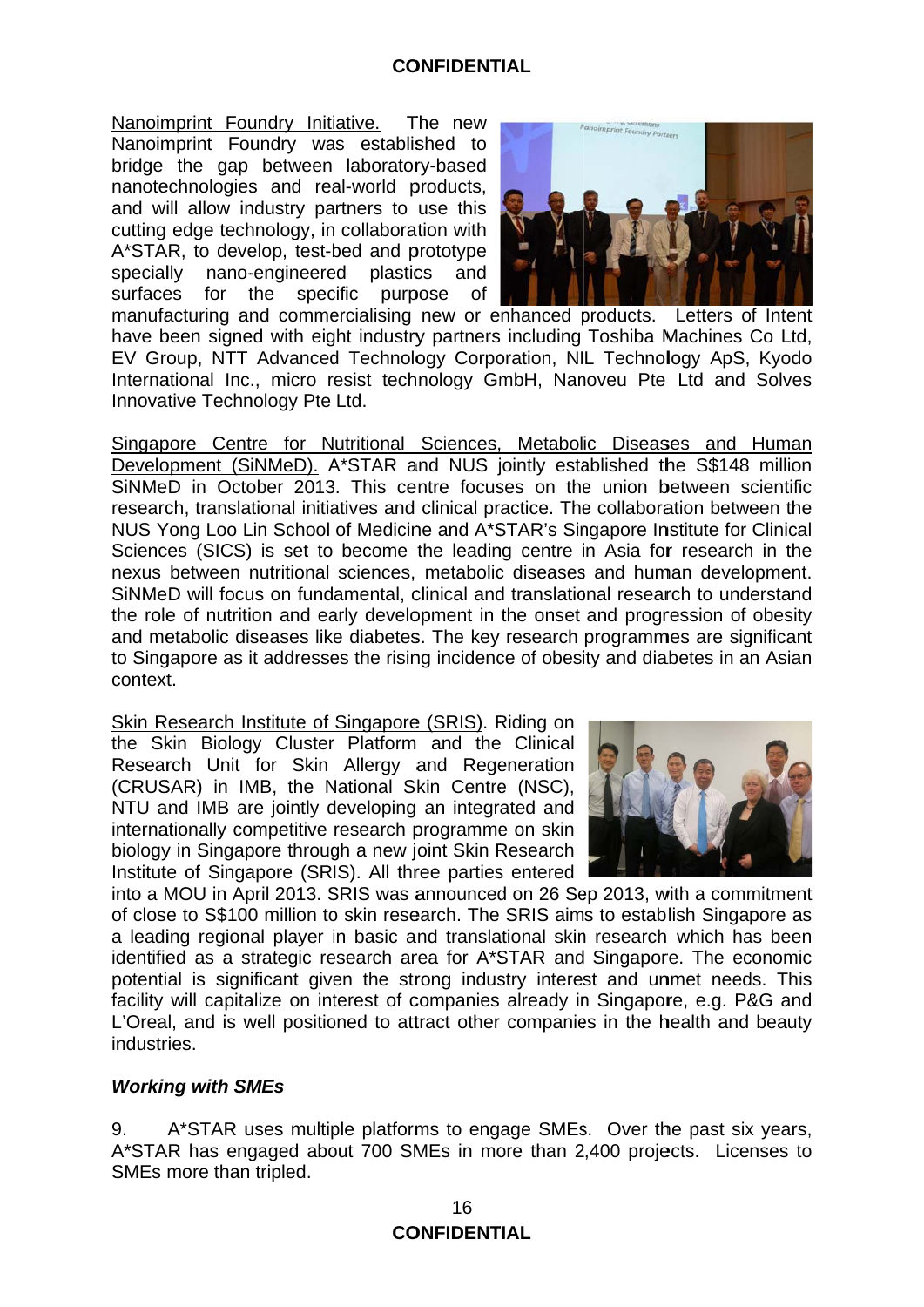



## *Helping SMEs adopt technology*

10. In the past few years, the momentum with SMEs has been building up through increased industry collaborations and licensing deals. SMEs continue to be crucial to the growth of the economy and it is paramount to continue to ride on this momentum and push technology adoption rate in SMEs higher. Through the "Headstart" scheme, A\*STAR would extend SMEs' runway to market by offering favourable licensing terms and reducing the complexity of licensing agreements. This would add more certainty and clarity to deals with SMEs, making it easier for them to try out new technologies. A\*STAR would also continue to incubate the technologies through our Gap Funding program to push up the readiness of the technologies for SMEs to develop and productize.

#### *Creating Platforms – Productivity Suite*

11. Technology holds the key to improve productivity, resulting in savings in manhours and costs. A suite of technologies from SIMTech has been profiled to help companies cope with productivity and operation challenges. Together with ETPL, many SMEs across different industries have leveraged on these technologies to solve their production related issues. The technologies include radio frequency identification, production planning and shop-floor tracking system and Operations Management Innovation (OMNI) programme. These technologies drive productivity improvements and operational excellence.

#### *Growing Enterprises for Technology Upgrade (GET-Up).*

12. Over the past 11 years, A\*STAR's GET-Up programme has helped more than 432 companies. Apart from providing technical advice and technology road-mapping services, A\*STAR has also seconded 479 researchers to 270 SMEs. These seconded researchers worked on innovation projects to develop new products and services, which have helped our SMEs to expand their businesses.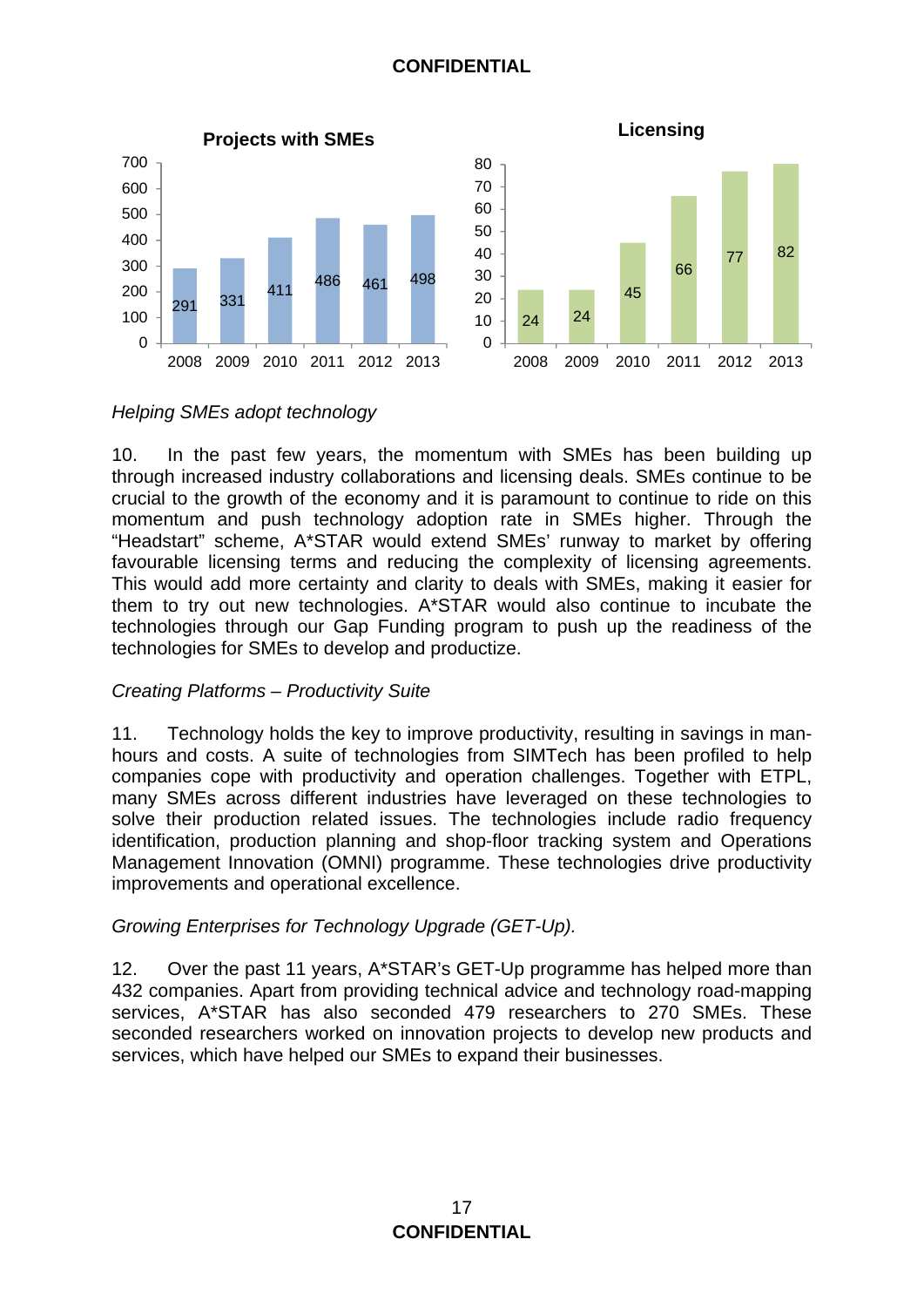13. The T-Up scheme has been growing in popularity with our SMEs. Last year saw the highest take-up rate with 66 researchers seconded to 59 companies. SERC RIs had collectively exceeded the FY13 T-Up target (64 RSEs) despite an 8.5% increase in target from FY12 (59 RSEs). The FY13 accomplishment in T-Up was a new record number in the history of this scheme. Over the past 3 years, 13



researchers have also received the T-up Excellence Awards, for spurring growth in technical, innovation and R&D activities, and generating intellectual property (IP) and commercialisation opportunities. This year's T-Up Excellence Award winners, Ms Joanne Teoh, Dr Li Qiming and Dr Keni Wu, have made excellent contributions to their host companies.

14. Technology Adoption Programme (TAP). A\*STAR officially launched the Technology Adoption Programme (TAP) on 12 Nov 2013, with Second Minister for Trade and Industry S Iswaran as the Guest-of-Honour. This initiative aims to enable SMEs to gain easier access to practical and affordable technology solutions to

boost productivity. Since July 2013, the \$51 mil programme has been piloted in six sectors including Construction, Food Manufacturing, Precision Engineering, Marine, Aerospace as well as Retail. To deepen collaboration in the Retail sector, A\*STAR signed two agreements to promote technology development and increase productivity – one between I2R and Paragon Shopping Mall and the other between A\*STAR's science and engineering RIs and the Singapore Institute of Retail Studies.

15. TAP has reached out to 817 companies and facilitated 110 technology adoptions so far. It aims to achieve at least 1,150 technology adoptions by companies over 3 years to increase their productivity levels by an average of 20%.

16. Materials Centre of Innovation (MCOI). Jointly supported by A\*STAR and SPRING, MCOI was set up with the mission to help local SMEs better utilize technology innovation to increase their productivity and to boost material capabilities in Singapore. MCOI focuses on translating projects ready for further co-development with SMEs. It will seek out, develop and push technologies for translation to industry, and build a library of innovative materials-based applications



ready for adoption. The core capabilities of MCOI will be horizontal in nature, cutting across multiple industries such as Construction, Maritime, Biomedical, Electronics, Aerospace, Chemicals, and Packaging. The scope of work includes proof-of-value, product prototyping and scaling for commercialisation.

**ology Adoption Programme Launch** ber 2013 | Grand Copthorne Water Guest-of-Hong r S. Iswara in Prin ister's Offiirs and T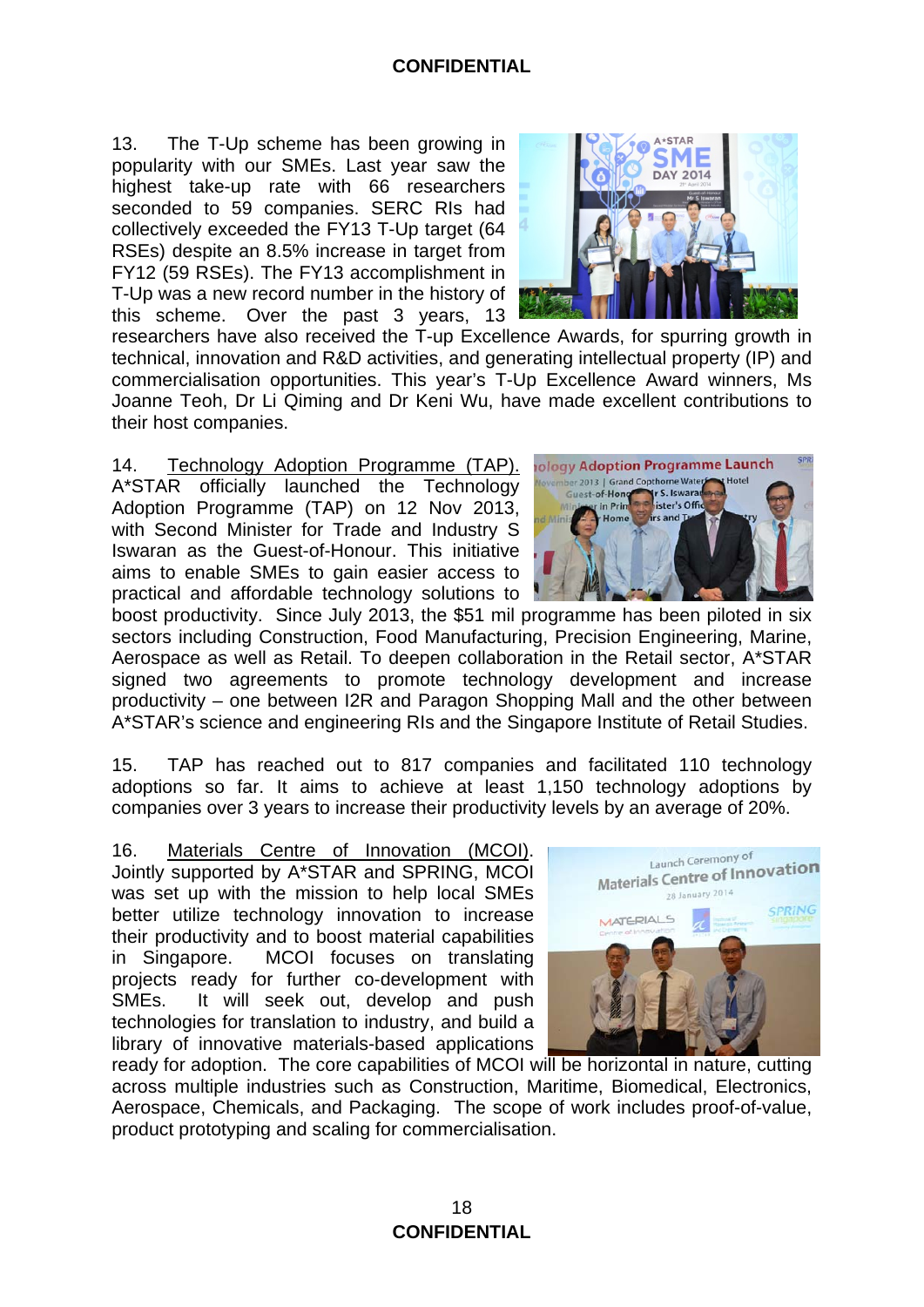# **Commercialisation Activity**

17. A\*STAR has seen greater commercialisation activity in FY2013 when compared to previous tranche.



Start-ups. A\*STAR is part of an integrated ecosystem that provides funding and advice at various stages: Research Grants, Gap Funding, POC Funding, POV Funding, Angel & VC Investment. Examples of A\*STAR start-ups as follows:

| <b>Company Name</b> | <b>Technology</b>                                                                                                                                                                                  | RI             | <b>Remarks</b>                                                                                                                                                                              |
|---------------------|----------------------------------------------------------------------------------------------------------------------------------------------------------------------------------------------------|----------------|---------------------------------------------------------------------------------------------------------------------------------------------------------------------------------------------|
| <b>HISTOINDEX</b>   | Breakthrough technology in<br>endoscopic imaging that<br>enables clinical diagnosis to<br>occur through virtual biopsy                                                                             | <b>IBN</b>     | Special Award<br>IBM.<br>of<br>SmartCamp Global Finals,<br>Red Herring's Top 100 Asia<br>award, Red Herring's Top<br>100 Global award                                                       |
|                     | A leading provider of high-<br>simulation-based<br>end                                                                                                                                             | <b>SIMTech</b> | "Born Global" Company by<br>International                                                                                                                                                   |
|                     | decision support solutions<br>Aerospace<br>for<br>and<br>Semiconductor<br>Manufacturing Industry.                                                                                                  |                | <b>Commercialization Alliance</b>                                                                                                                                                           |
| acm                 | A Singapore-based synthetic<br>biology company providing<br>customized membrane<br>protein products, services<br>and expertise for drug<br>discovery, diagnostics, and<br>biomedical applications. | <b>IMRE</b>    | First<br>artificial<br>ever<br>cell<br>membranes to be used in<br>drug screening that mimic<br>processes occurring naturally<br>in live cells. A finalist in the<br>Asian Innovation Awards |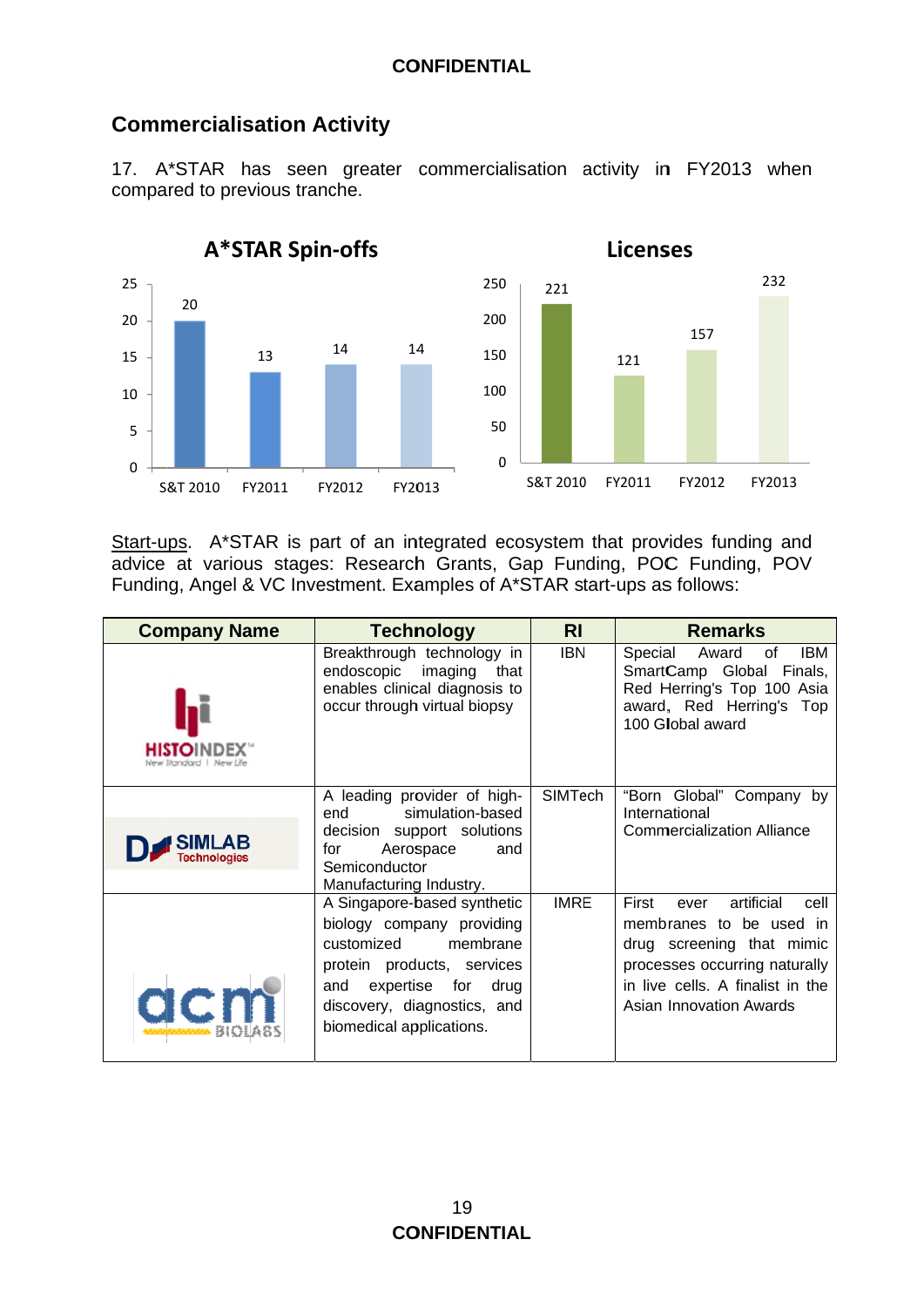# **Impacting Singaporeans' Lives**

18. Over the years, A\*STAR has impacted Singaporeans' lives through R&D capabilities developed in various areas. The following are highlights of A\*STAR's impact:

GUSTO (Growing Up in Singapore Towards Healthy Outcomes). GUSTO is one of the world's most comprehensive birth cohort studies involving over 1200 families, where women were recruited during pregnancy and followed until



their infants are at least three years of age. The programme involves SICS, NUS, NUH and KKH, and focuses on epigenetics, which studies how environmental factors can lead to chemical changes in her baby's DNA, that can in turn affect the child's development and health. This gives us deep insights into early childhood development and the subsequent links to diseases like obesity and diabetes. It also allows A\*STAR researchers to work with companies like Nestle. Abbott and Danone. on nutrition products for young children.

Dengue Research Adopted as Educational Tool. GIS and IHPC are jointly studying the nature of dengue spread in Singapore by building mathematical and data mining models to monitor viral spread; and optimize assays to determine mosquito species and virus serotypes. The research has since been used by the Singapore Science Centre as an educational exhibit tool to raise awareness amongst the public.

Speech and Language Technologies. A\*STAR has gained international recognition in our speech and language technologies in the last 7 years, building up sizeable capabilities in this domain. This has helped anchor Baidu's Research Centre in Speech Technologies in Singapore as well as a collaboration between Sogou and I2R. Numerous licensing deals have also resulted and notable ones included licensing to Beijing Baidu Netcom Science Technology Co Ltd for I<sup>2</sup>R's Thai Language Resources and Processing Software to further develop and enhance the company's online language translation services and most recently to Beijing Samsung Telecom R&D Centre I<sup>2</sup>R's Vietnamese language resources for the adaptation and development of the company's language processing software.

#### Mobile Interactive Multimedia Access System

(MIMAS). MIMAS is an on-device advanced mobile image recognition and augmented reality technology platform that does not require an Internet connection. It recognises the content of the image or scene using patent-pending image recognition methods



and returns the relevant information in an augmented reality view on mobile phones and tablets. MIMAS is faster and uses less memory in recognising images and provides more accurate view tracking for image/video overlays when the mobile device is moved or rotated, compared to what is currently available. Sidestepping latency and stability issues caused by patchy mobile and Internet connections, MIMAS enables developers to create apps that can truly be used anytime, anywhere.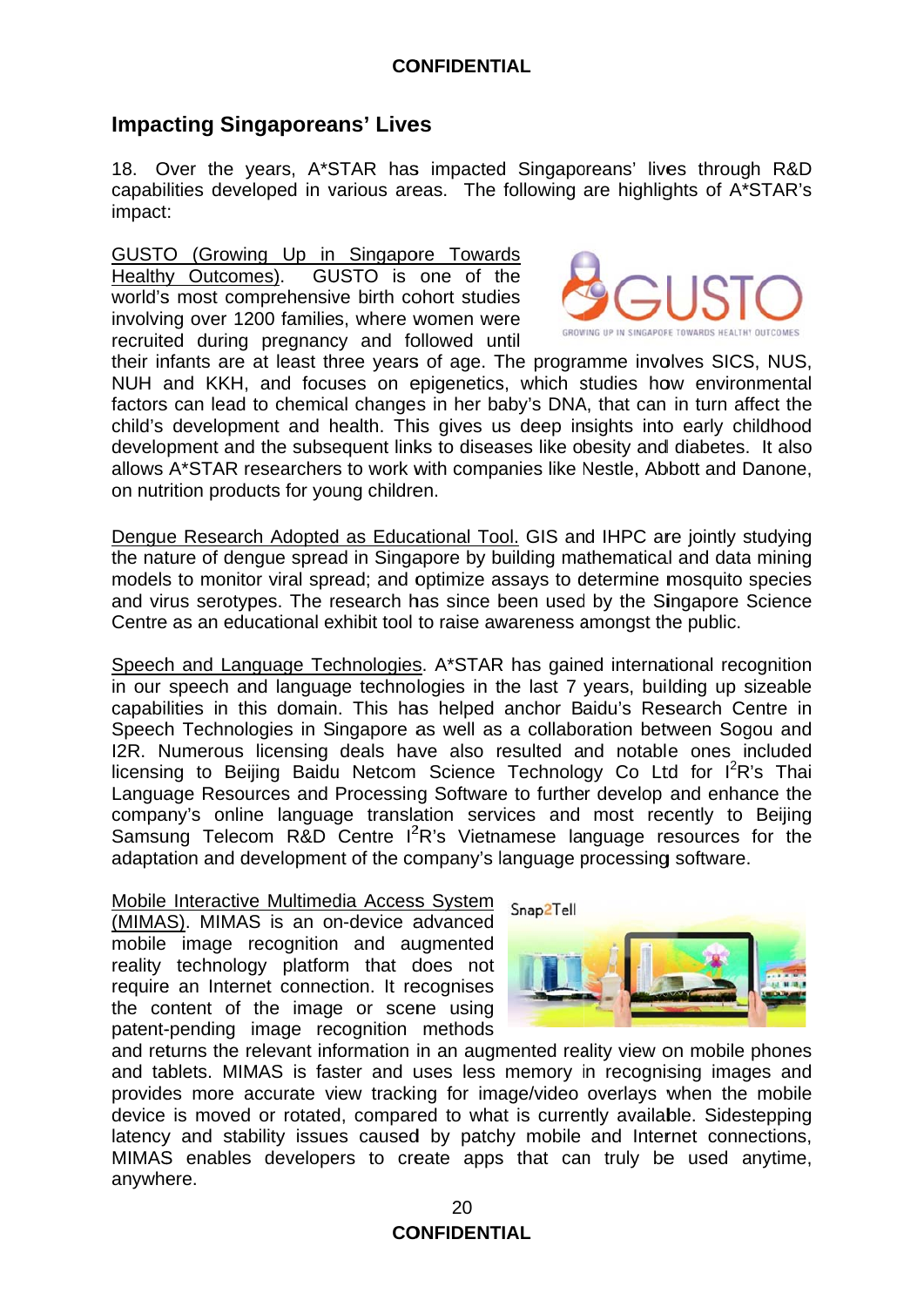# **Awards Won by A\*STAR**

19. A\*STAR's scientists won several international and local awards in FY2013.

### International awards

 Prof Jackie Ying was elected as a **2013 Materials Research Society (MRS) Fellow** for her distinguished contributions to the synthesis of advanced nanostructured materials with unique functionalities for catalytic and biomaterial applications and for her distinguished service to the materials community.

 Prof Alex Matter was awarded the **8th Annual Szent-Györgyi Prize** for Progress in Cancer Research by the National Foundation for Cancer Research (NFCR) for his contributions to the development of the first drug specifically targeting a molecular lesion in cancer at the National Press Club in Washington, DC on 5 Apr 2013.

 Dr Florent Ginhoux, Principal Investigator at the Singapore Immunology Network (SIgN), has been awarded the prestigious **EMBO Young Investigator 2013 award**. The European Molecular Biology Organization (EMBO) Young Investigator Programme (YIP) recognises young, promising researchers who are less than forty years of age and who have established their first laboratories in Europe and EMBO cooperation partner countries in the past four

years. Dr Ginhoux is the second scientist in Singapore to win this award, after Dr Bruno Reversade, Principal Investigator, Institute of Medical Biology, won it in 2012.

 Dr Patrick Tan received **The Chen New Investigator Award 2013** from the international Human Genome Organisation (HUGO) for his significant contributions to the research on genomic profiles of Asian cancers. This award was given to scientists who had made significant contributions to their respective fields of human genetic and genomic research during their early career years.The Award

Review Committee which comprises an international make-up of acclaimed scientists from countries including Canada, India, Japan, Switzerland and the USA commended Dr Tan for his outstanding education background and excellent publication record. They recognized his significant contributions through his research on genomic profiles of Asian cancers,, and commented that his momentum appeared to be on an impressive upward trajectory.

 ICES Scientist, Dr Desmond Heng, won the Merit Award for the Medical Innovation category at the **Junior Chamber International Ten Outstanding Young Persons of the World (JCI TOYP)** Singapore 2013 Award. The annual TOYP award recognises young people under 40 who have made significant contributions in various fields and exemplify the best attributes of the world's young people. Dr Heng's research interests include inhalation aerosol drug delivery, oral drug delivery, dissolution technologies, and nanomedicine.





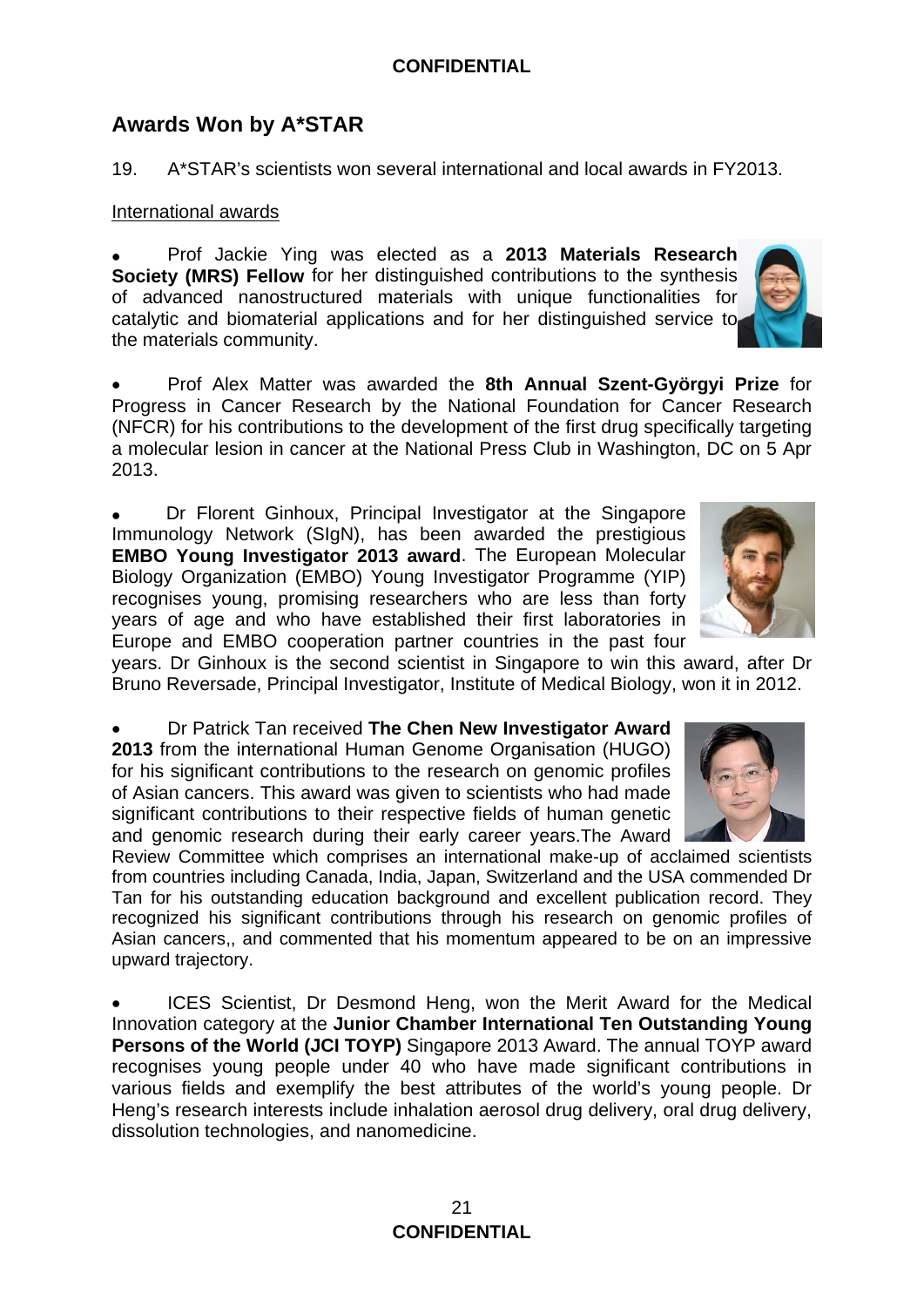Two IMCB researchers, Professor Dmitry Bulavin and Dr Jonathan Loh were among the top 8 finalists for the **World Technology Award (WTA)** in Biotechnology. The WTA has been presented by the World Technology Network since 2000 as a way to honour individuals in 20 different categories of Science & Technology and related fields doing "the innovative work of the greatest likely long-term significance."

## Local awards

 Boris Luk'yanchuk of DSI won the **2013 President Science Award**. Acknowledged internationally for his exceptional work, Professor Luk'yanchuk is viewed as a thought leader in various sub-fields of optics and photonics and has been recognized for placing Singapore on the map for modern plasmonics and meta-materials research.



 The **2013 President's Technology Award** was presented to the team from I<sup>2</sup>R led by Professor Li Haizhou. Professor Li and his team developed a suite of speech and language technologies, such as the "Abacus engine", which can break

down language barriers for Asian languages. The team also previously came in  $1<sup>st</sup>$  in accuracy ranking at the National Institute for Standards and Technology (NIST) Speaker Recognition Evaluation international benchmarking 2012. The team's technology has set industry standards and attracted up to approximately S\$14 million of R&D funding and licensing from industry as at Apr 2013.



 Dr Juliana Chan, NSS (BS-PhD) Scholar and Founder and Editor-in-Chief of the Asian Scientist Magazine, was conferred the nation's highest accolade for youth, the **Singapore Youth Award** (SYA) on 27 Jun 2013. The SYA committee cited Dr. Chan's scientific achievements and contributions to the Asian scientific community by raising the profile of scientists in Asia as reasons for her award.

 A\*STAR scholars Dr Melissa Fullwood (NSS BS-PhD), Dr Quek Su Ying (NSS PhD), and Dr Karen Crasta (AIF) were the only Singaporeans amongst 16 bright young scientists from around the world to receive the **2013 Singapore NRF Fellowship Award.** They each received research funding of up to S\$3 million on top of salary support over five years to pursue cutting-edge research in Singapore.

 Dr Khor Chiea Chuen, NSS (MBBS-PhD) Scholar and Senior Investigator, GIS, was awarded the Young Scientist Award (YSA) by the Singapore National Academy of Science (SNAS) for his outstanding research work in the areas of genomics and heredity, particularly in eye-related traits and infectious diseases. He received the award at the President's Science and Technology Awards (PSTA) 2013 ceremony held at Gardens by the Bay on 25 September 2013.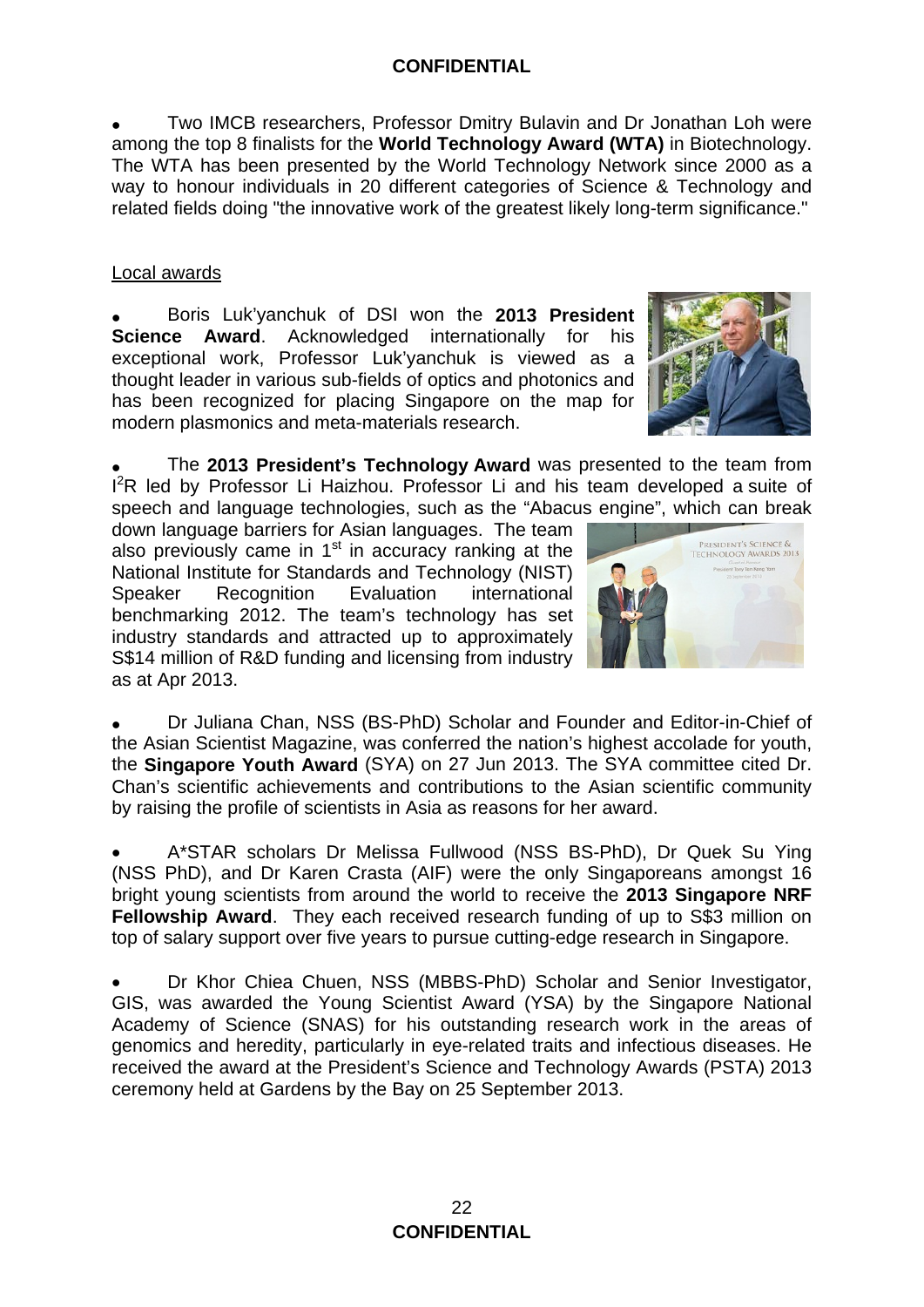## **Outlook for the Next Fiscal Year**

Looking towards FY2014, global competition for trade, investments and talent is intensifying. In particular, major cities in the developing world, such as Mumbai, Shanghai, Sao Paulo and Moscow, are rapidly improving their competitiveness to catch up with the developed ones. This has led a World Economic Forum report to assert that the more useful distinction between countries will no longer be "developed" or "developing", but "innovation rich" or "innovation poor". Those that fail to innovate will be left behind. This is seen most evidently in the business sector, in companies such as Nokia and Blackberry.

Against this backdrop, Singapore is maintaining its commitment to R&D and innovation to raise productivity levels, position itself for sustainable and inclusive growth, and remain competitive and relevant in today's hyper-connected global economy. GERD in 2012 was S\$7.2 billion, with PUBERD reaching S\$2.8 billion. Their Compound Annual Growth Rates (CAGR) over the last 10 years were 7.8% and 8% respectively. The number of Research, Scientists and Engineers (RSEs) employed has doubled from 15,000 in 2002 to 30,000 in 2012, as investments in R&D continue to create high-value jobs in Singapore. Moreover, the RSEs' CAGR over the last 10 years (6.8%) has significantly outpaced that of total labour force CAGR in Singapore (3.8%).

In the year ahead, A\*STAR will continue to emphasise industry engagement to attract and anchor R&D investments in Singapore for economic outcomes. A\*STAR's major focus areas will be its efforts in initiatives that develop and locally entrench Future of Manufacturing (FoM) capabilities. The Advanced Remanufacturing & Technology Centre (ARTC) and Additive Manufacturing (AM) are two examples. The ARTC, first centre of its kind in Asia, will focus on translating 3D printing methods to industry partners by developing leading edge remanufacturing and advanced manufacturing technologies including technology themes of Repair & Restoration; Surface Enhancement; and Product Verification. A\*STAR's Additive Manufacturing Programme aims to support growing sectors – such as Aerospace, Automotive, Oil & Gas, Precision Engineering, and Marine & Offshore, among others.

 In the clinical community, A\*STAR will continue to foster stronger collaborations with all players in the ecosystem. Industry engagement plans have been crafted to enhance MNC collaborations in order to develop new growth sectors. Following the inauguration of SiNMeD, A\*STAR will continue to work hand-in-hand with EDB and SPRING to strengthen our food science and technology R&D capabilities in order to position Singapore as the research collaborator-of-choice in Asia for the Food and Nutrition industry. Efforts are also underway to develop the food science value chain and measures to enhance food manufacturing, packaging, ingredients etc. are being explored to increase the productivity and competitiveness of food SMEs.

A\*STAR will pursue R&D in cutting-edge programmes that strengthen Singapore's capabilities in industry-relevant technologies. Examples of such programmes include the Data Analytics Programme, which seeks to help companies gain insight and solve problems through the application of analytics and machine learning techniques to large amounts of data; the Marine & Offshore Initiative, which